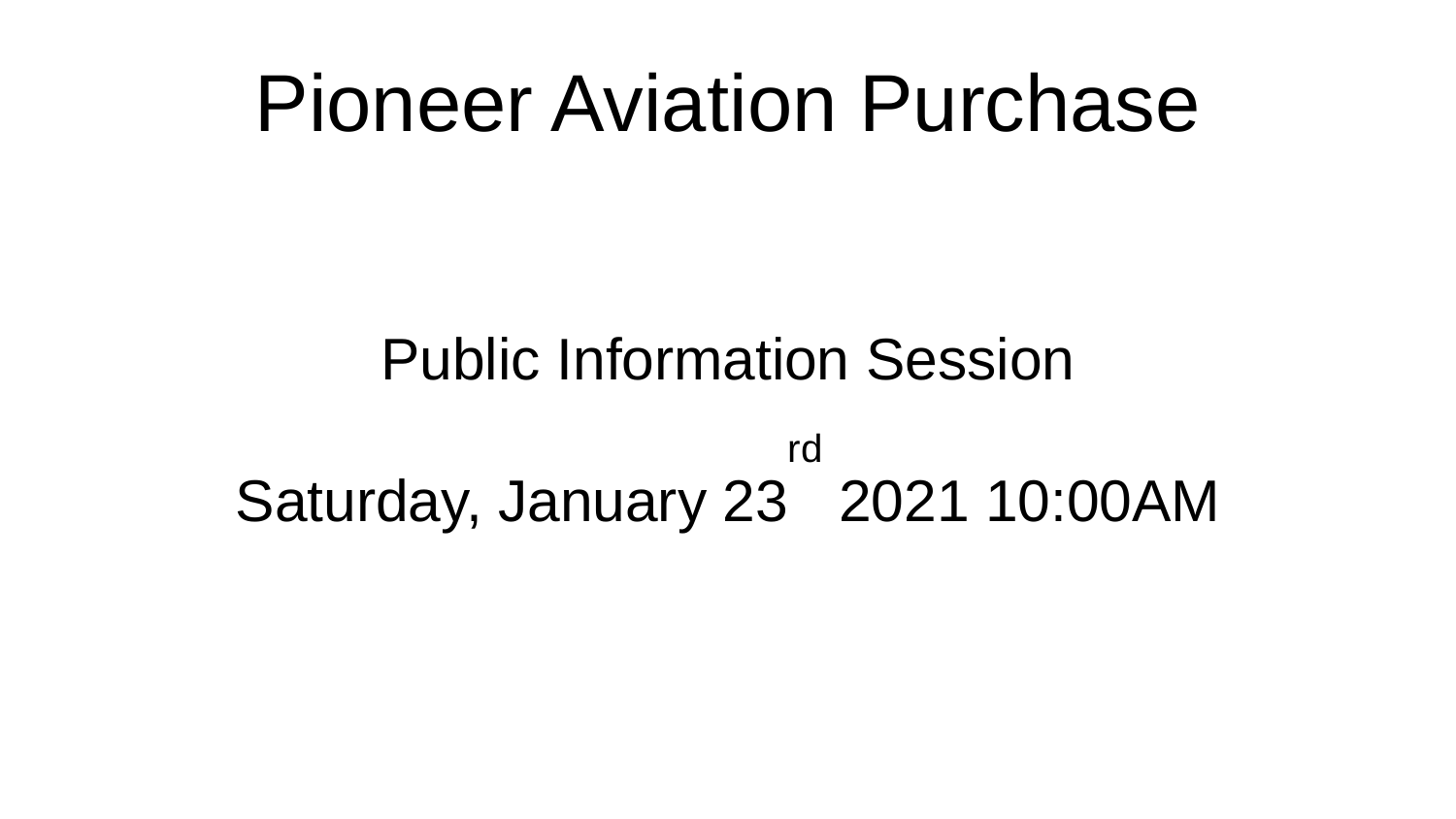### Goals of this Meeting

- Review Pioneer Aviation buildings and grounds
- Justification of proposed purchase
- Initial facility upgrades & investment return
- Overview of funding, grants, and borrowing
- Timeline of purchase
- FY22 Budget and Revenues
- FY21 Budget Increase
- . Short and Long term facility maintenance and care plan

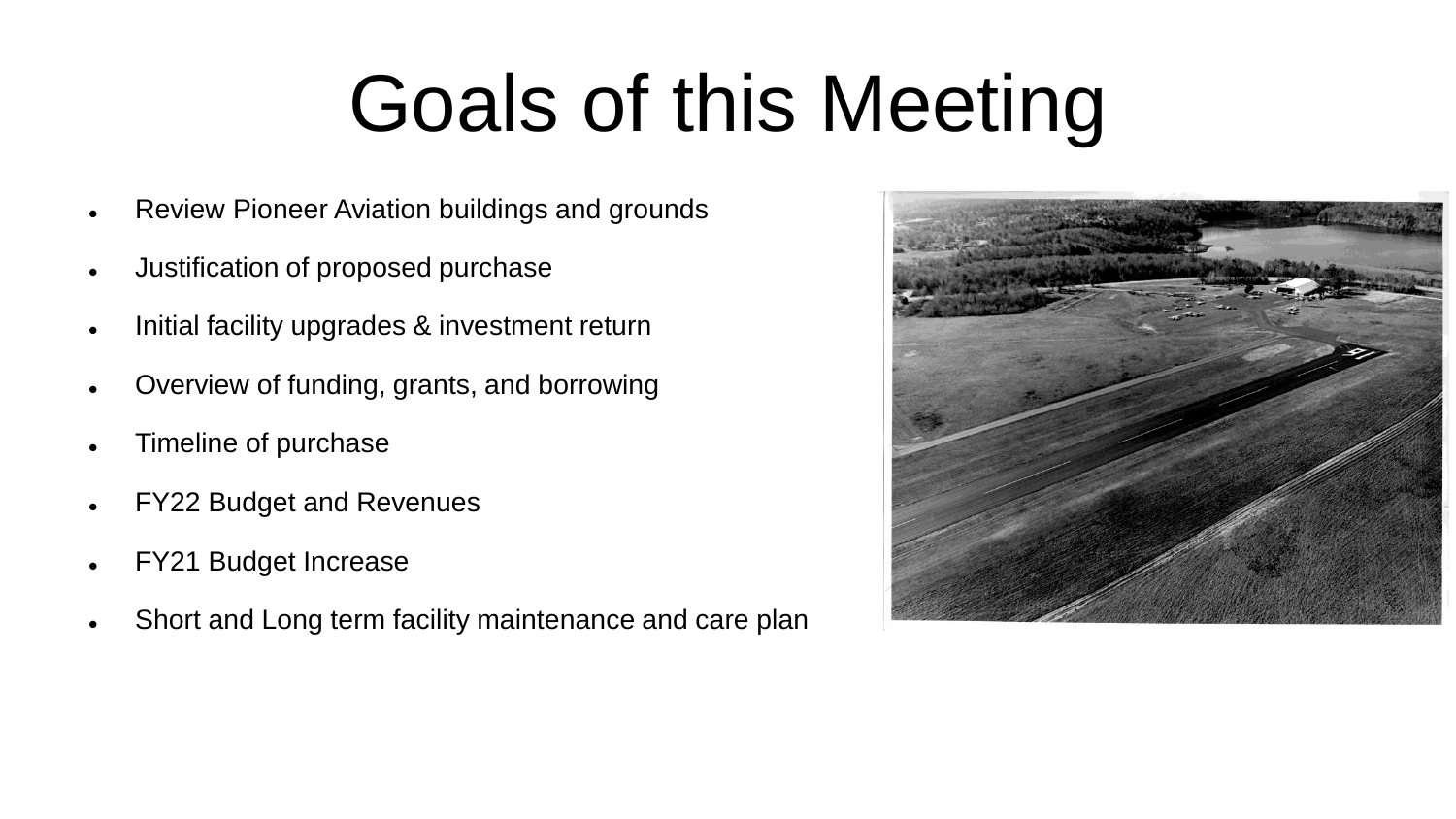#### Pioneer Aviation History

- Pioneer Aviation Cooperation established 1969
- Purchased 10.4 acres from Town of Montague to establish business along the now Industrial Blvd.
- Business provided aircraft maintenance and sales, flight training, fueling, avionics repair, and skydiving (for a period)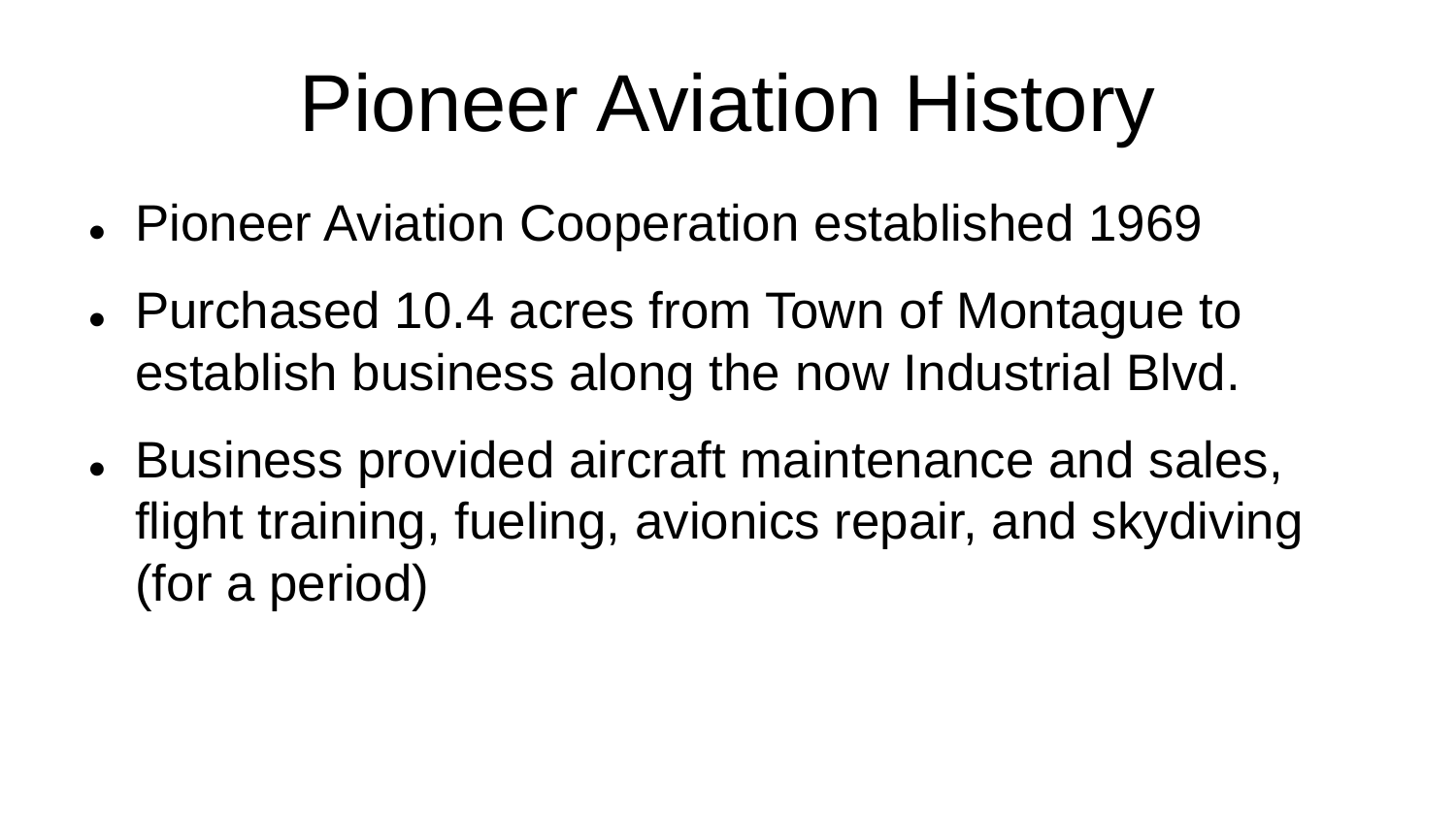# Aerial View of Pioneer Aviation Property

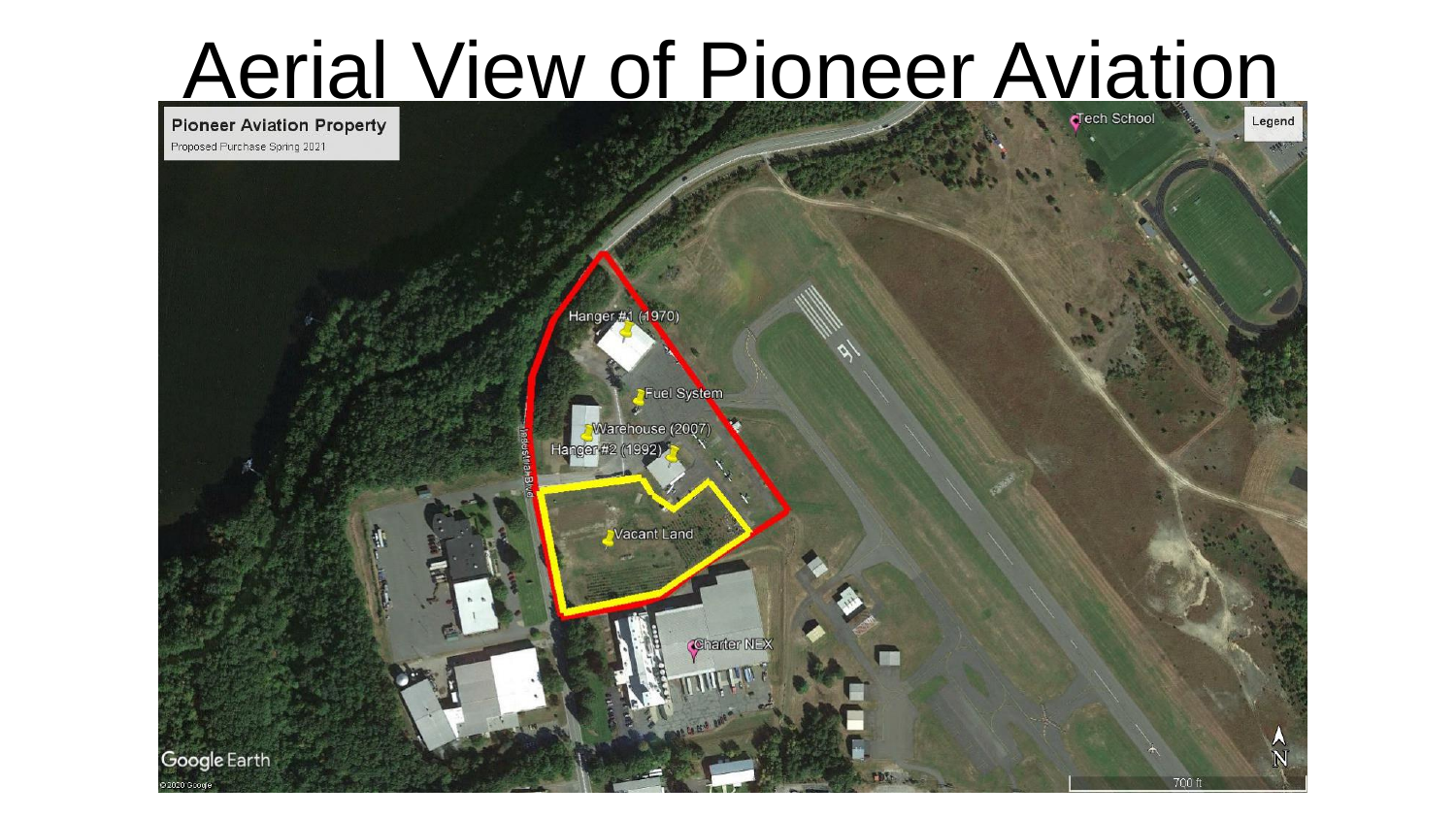### Airport History

- Current facility established as part of the Works Progress Administration program prior to 1940
- Single Runway with dimensions of 75ft wide and 3200ft in length, replaced in 2014
- 38 Based Aircraft, 10 Private Hangers, 68 Operations Daily (Average)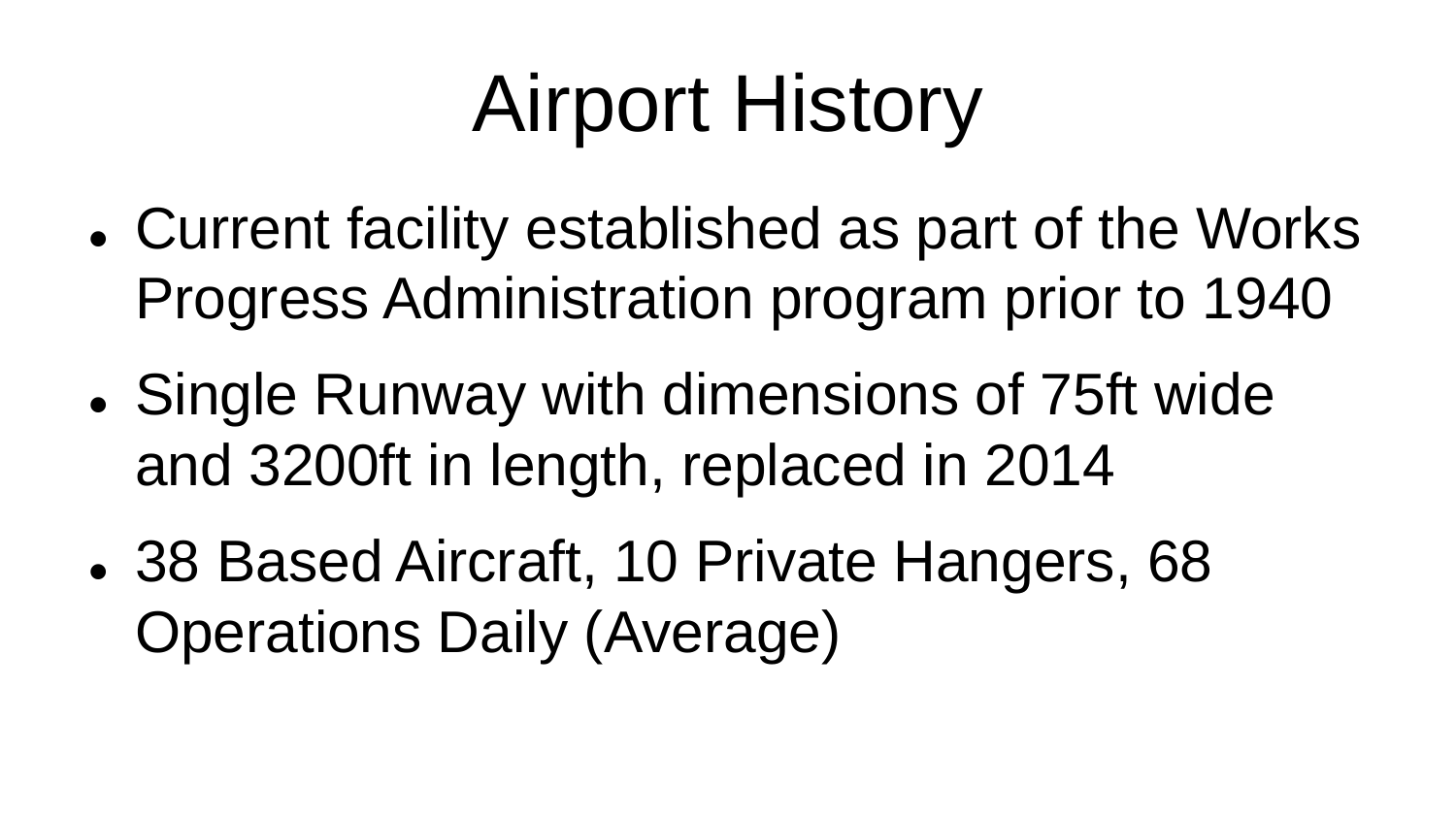#### Future of Airport

- Limited current revenue sources will restrict the ability to maintain and expand our facility, additional investment from town may be needed
- Critical services including aircraft fueling, maintenance, and education are not under airport control
- Overall goal of "self funding" can be met and exceeded with the revenue from Pioneer Aviation, removing the financial burden from the town
- Repairs and upgrades to facility would be funded "internally" from revenues generated on site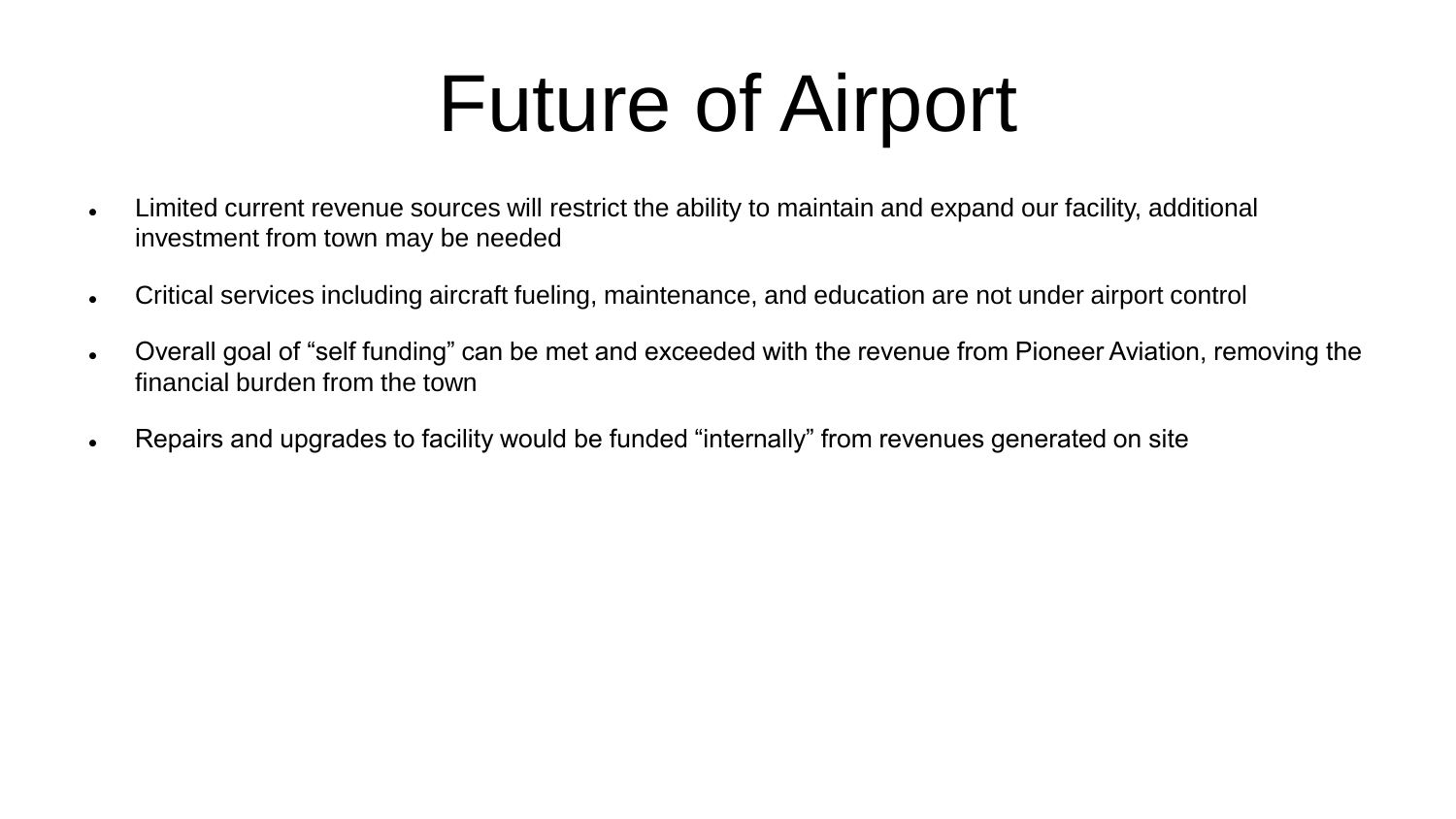#### Critical Services Provided

- Aircraft Fueling
- Aircraft Maintenance
- Flight Training School
- Indoor Aircraft Storage
- Industrial Warehousing / Storage

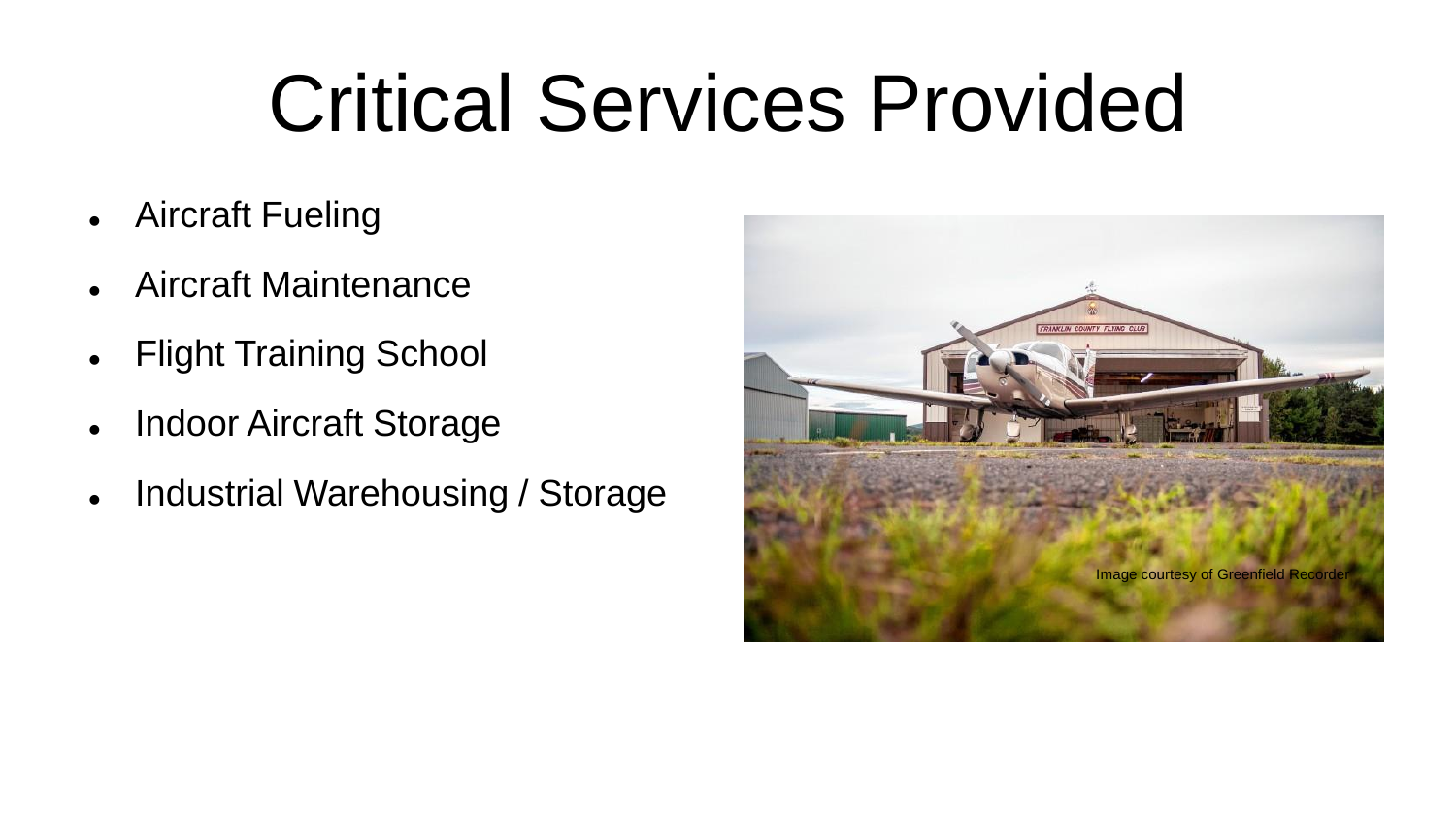# Building 1- Original Hanger

- 40/44 Industrial Blvd
- Constructed in 1969
- 2.14 Acre Lot, 13,920 SQFT Building



- Flight Training School, Indoor Aircraft Storage, Industrial Storage
- Annual Revenue \$32,500
- Initial Repairs include interior and exterior lighting, safety and security systems, general site cleanup, and minor exterior repairs. Expected cost \$2,100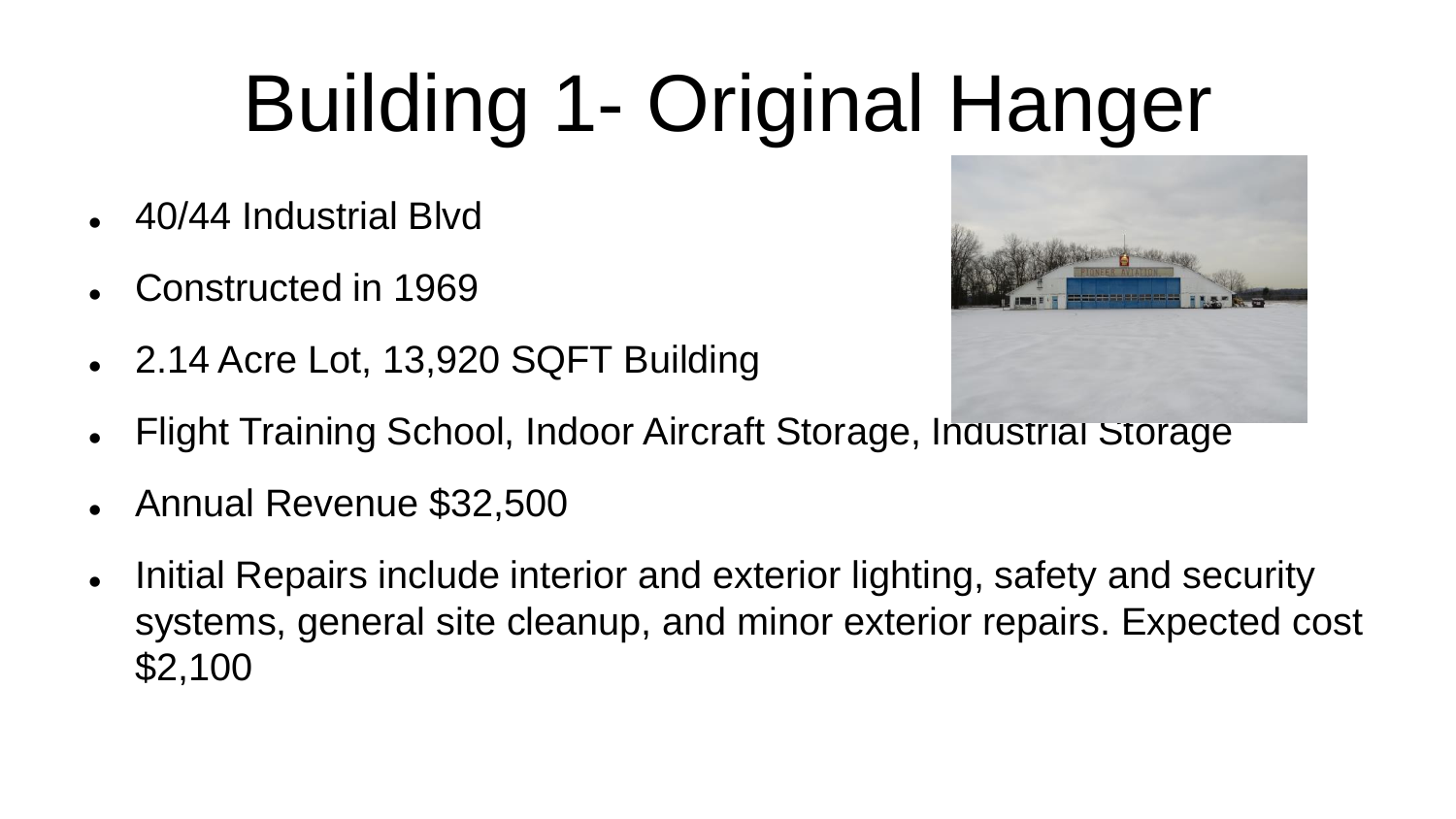## Building 2- Maintenance Hanger

- 36 Industrial Blvd
- Constructed in 1992
- 5.26 Acre Lot, 6,800 SQFT Building



- Aircraft Maintenance Area, Indoor Heated Aircraft Storage
- Annual Revenue \$29,000
- Initial Repairs include interior and exterior lighting, safety and security systems, heating systems replacement, and bi fold door repairs. Expected cost \$6,400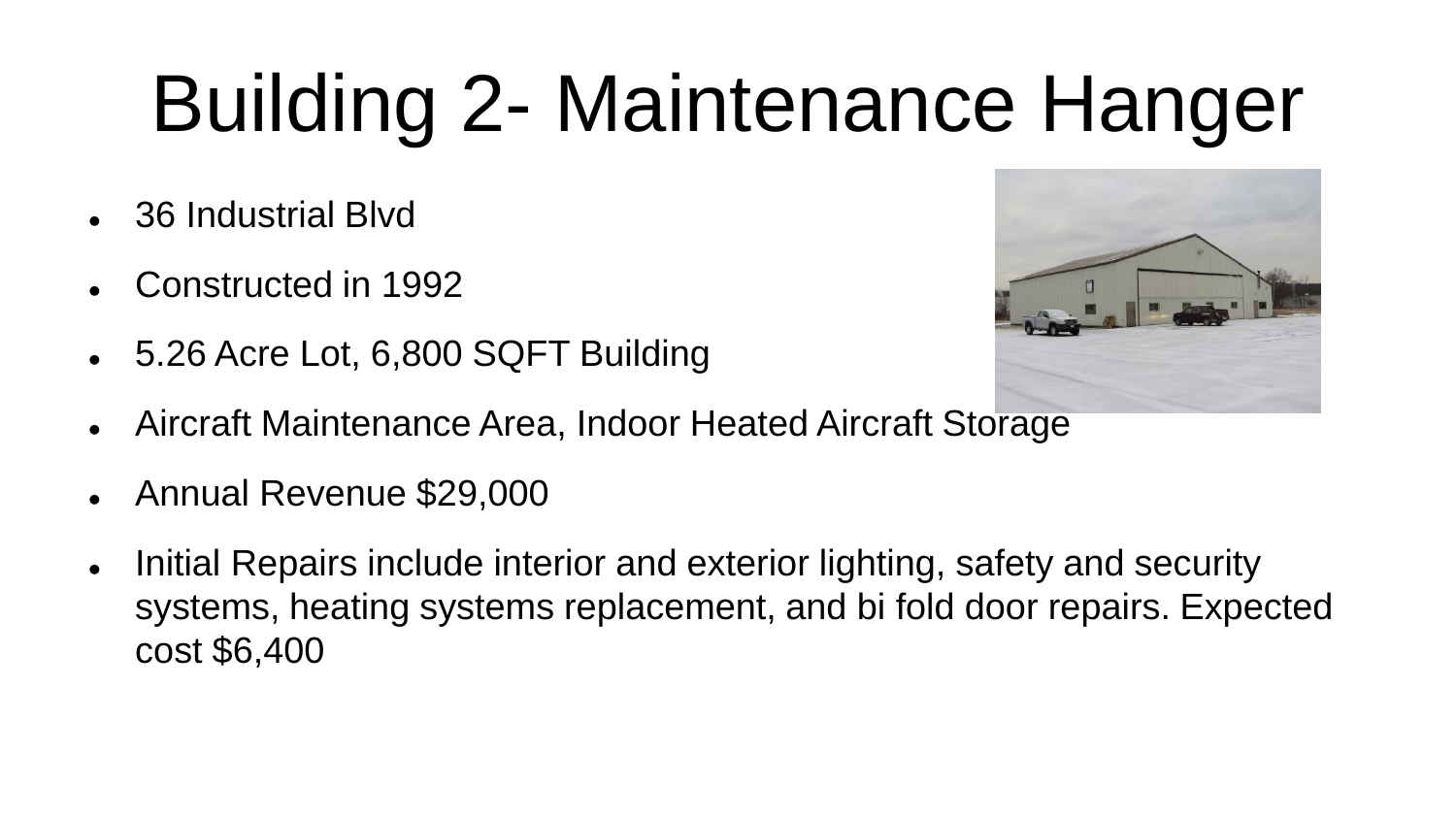## Building 3- Storage Warehouse

- 38 Industrial Blvd
- Constructed in 2007
- 14,400 SQFT Building



- Industrial Warehousing / Heated Storage Space, Non Aviation Use
- Annual Revenue \$72,500
- Initial Repairs include exterior lighting. Expected cost \$1,000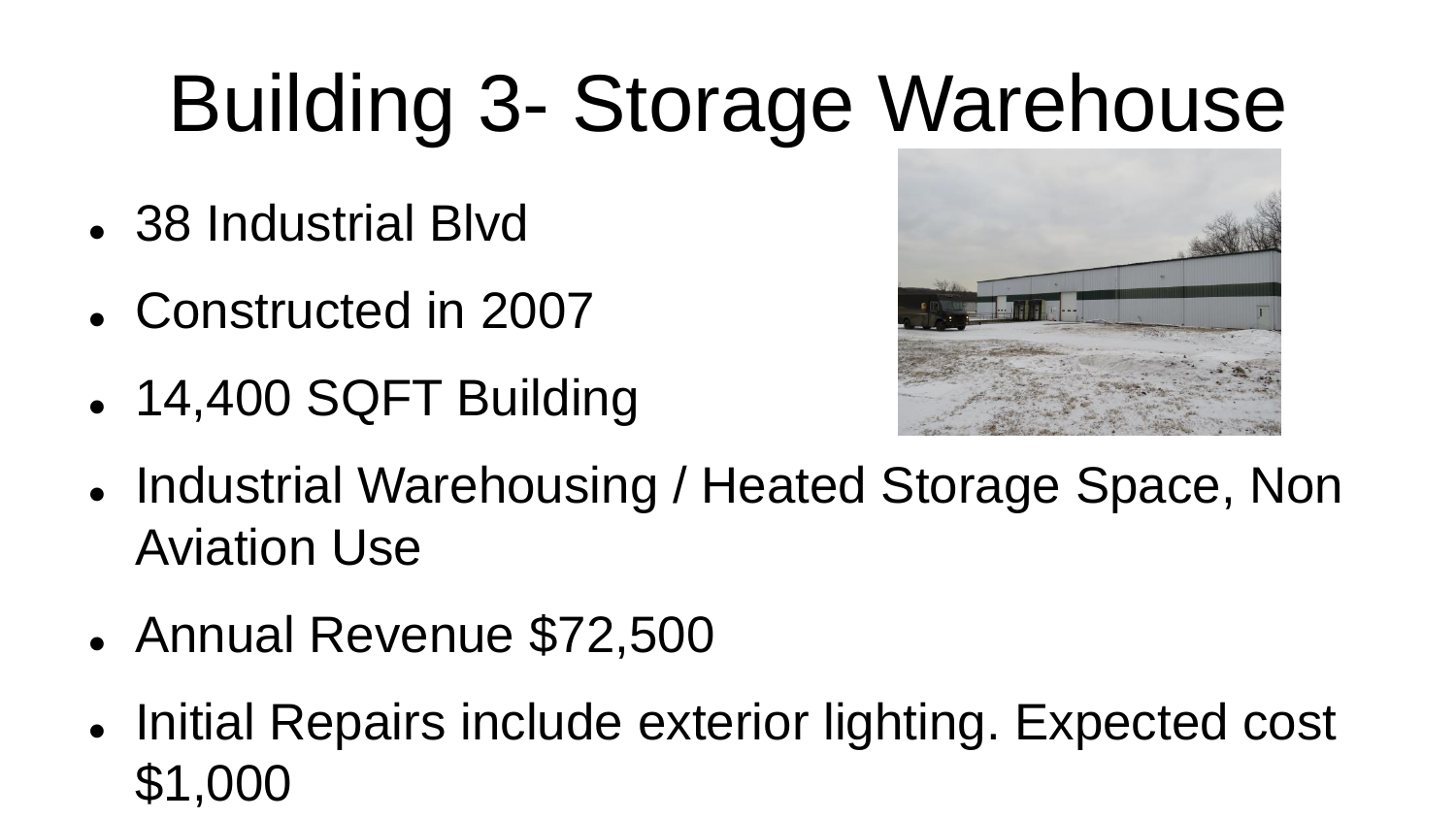## Vacant Property Lot

- 24 Industrial Blvd
- Property 2.99 Acres
- "Shovel Ready" site with-
	- All major utilities in place, road frontage
	- "Shovel Ready" meaning no major preparation needed to begin construction, such as tree removal, wetland mitigation, or leveling of ground
- Ready to lease out for development at time of purchase

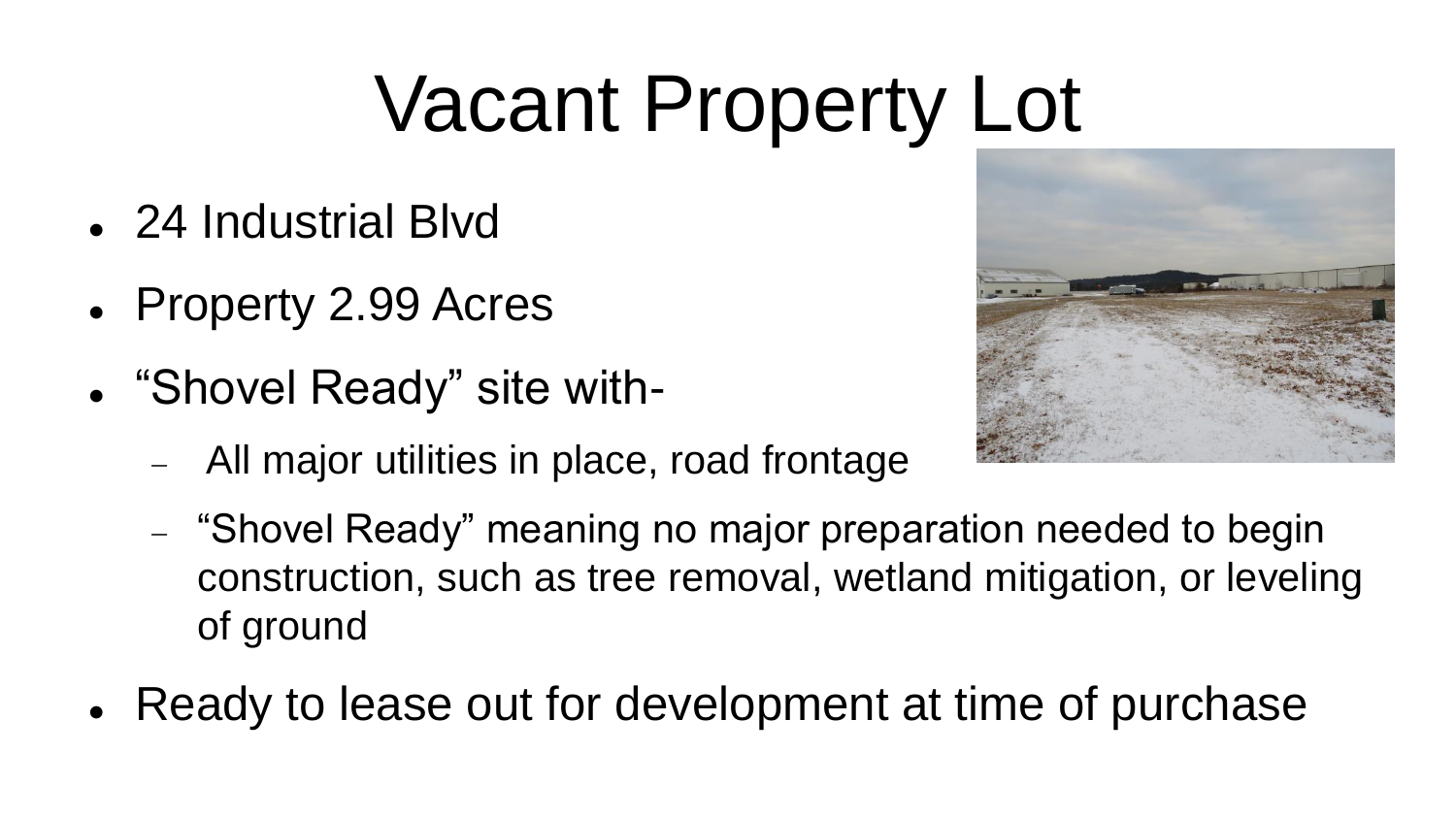#### Aviation Fuel Farm

- 40 / 44 Industrial Blvd
- Installed 2000 / 2001, Above Ground Tank
- Aviation Fueling System, AVGAS 100LL
- 6000 Gallon Tank
- Annual Revenue (Estimated) \$18,700
- Annual Revenue After Upgrade (Estimated) \$35,000



- Initial Repairs include new point of sale system, dispensing cabinet, safety shutoff, exterior lighting. Expected Cost \$68,000
- . Initial repair cost would be part of the property purchase borrowing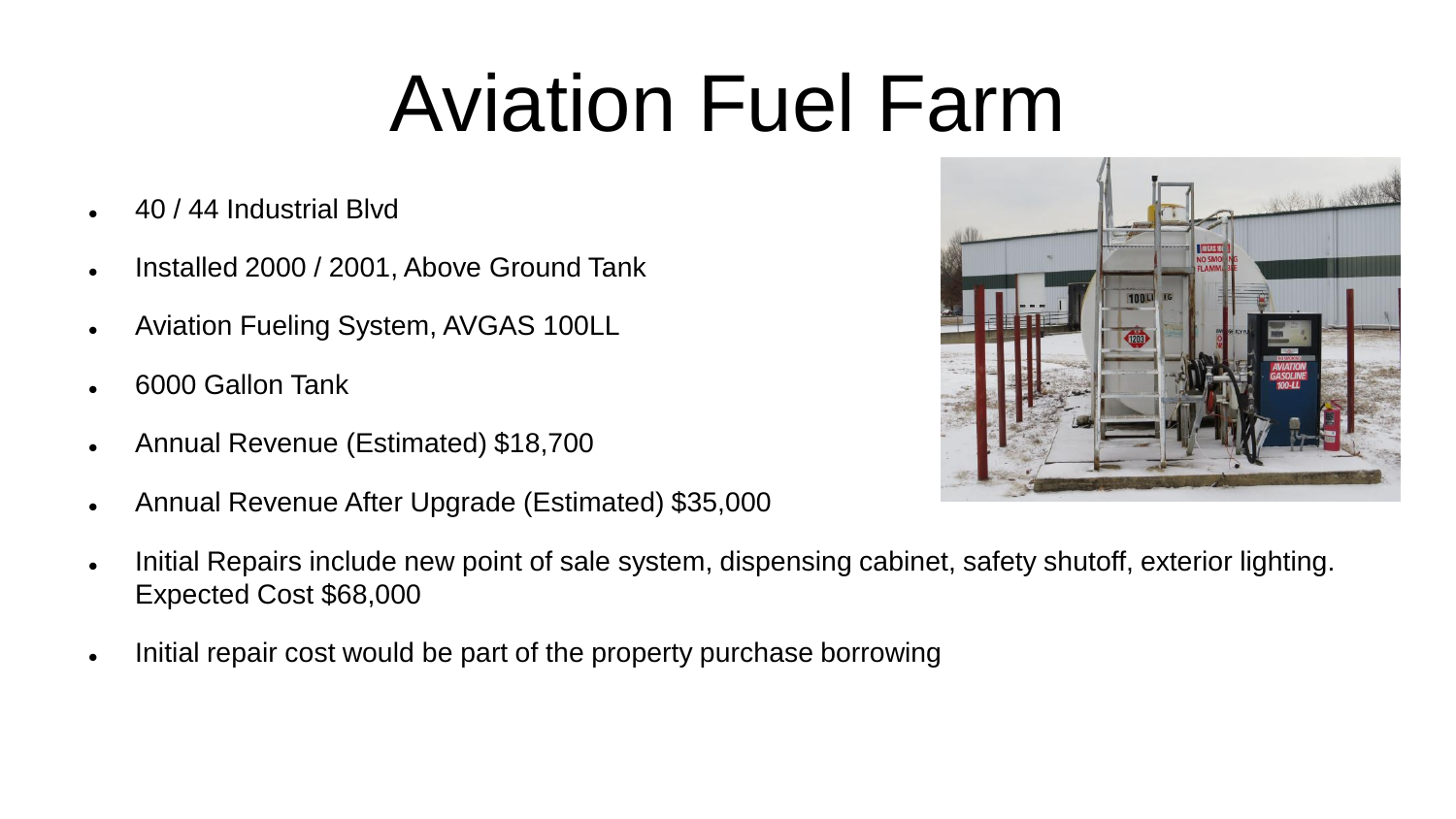## Fuel Farm Upgrade

- Additional borrowing totaling approximately \$68,000 would be used to repair and upgrade existing fueling systems
- This is critical to provide 24 hour access to fueling services, and is standard across the industry
	- Typical "demand" hours for fueling range from 6am-9pm. Overnight demand is extremely low
- A significant loss in both revenue and operations is related to limited fuel availability as users and transient aircraft go to Orange, Keene, Northampton, and North Adams for fuel needs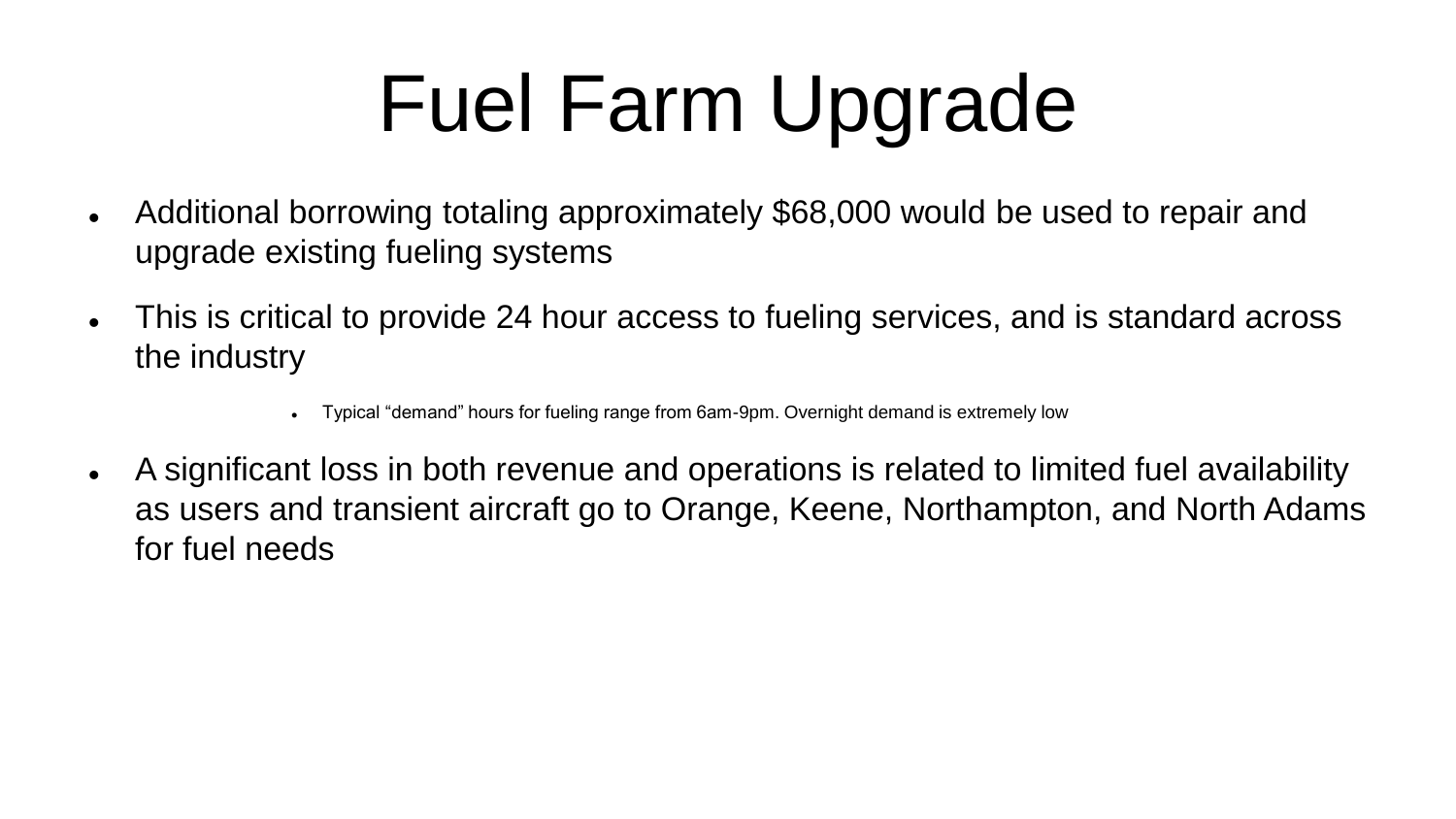### Construct "T" Bay Hangers

- Additional borrowing totaling \$370,000 would be used to construct aircraft storage hangers.
- Currently the Airport has a 48 21 plane waiting list for indoor aircraft storage
- Construction would be on Pioneer Aviation Property, previously used as outdoor aircraft storage
- If approved, construction would start in July and be completed in October of 2021, all spaces would be under lease contract before completion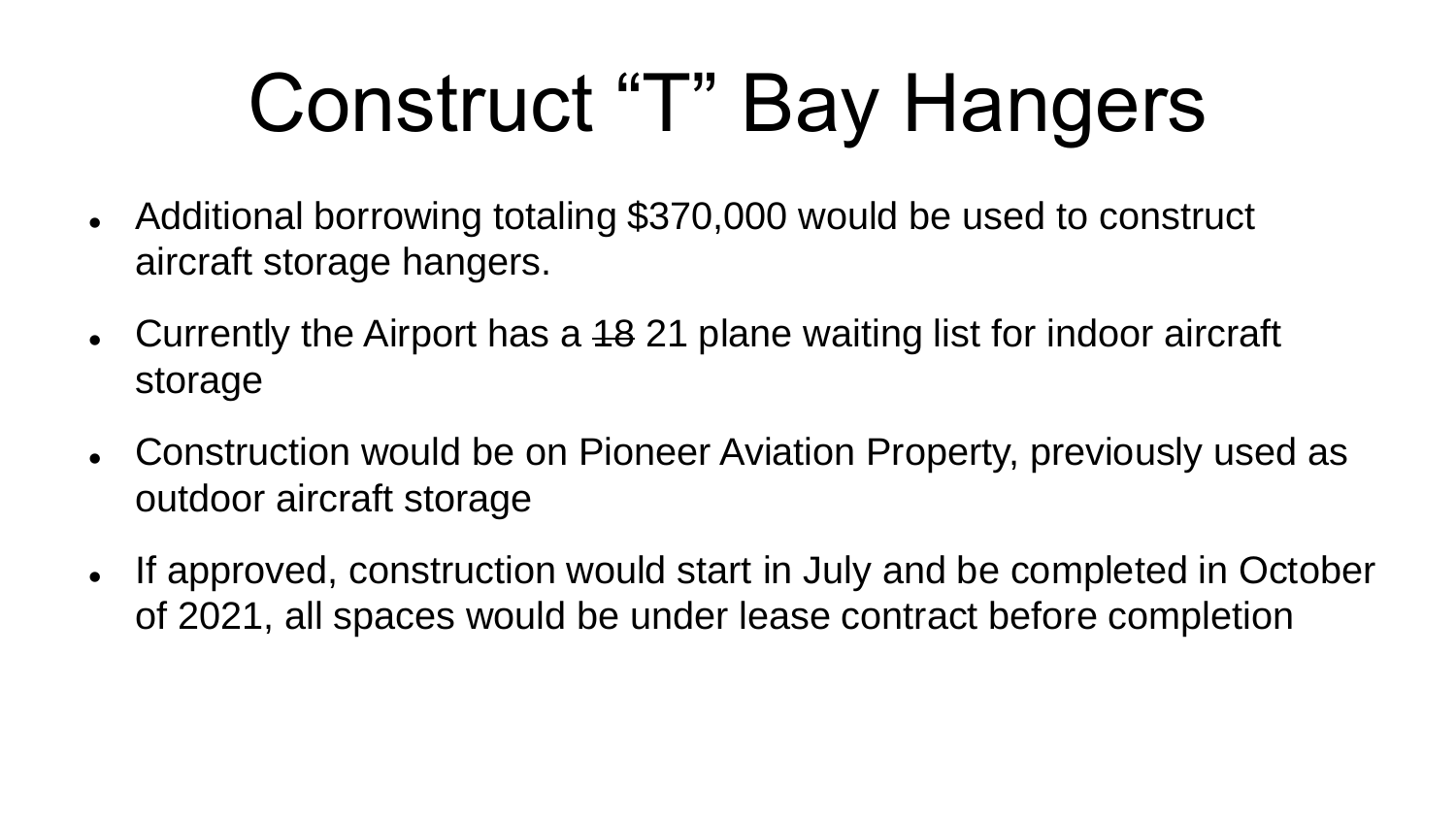### Why Make the Purchase?

- This will secure access to Aviation Fuel, a critical component to the successful future of the facility
- It will also secure the future of the Aircraft Maintenance and Flight Training operations
- Creates a viable long term source of revenue for the airport, removing the funding burden from the Taxpayers of Montage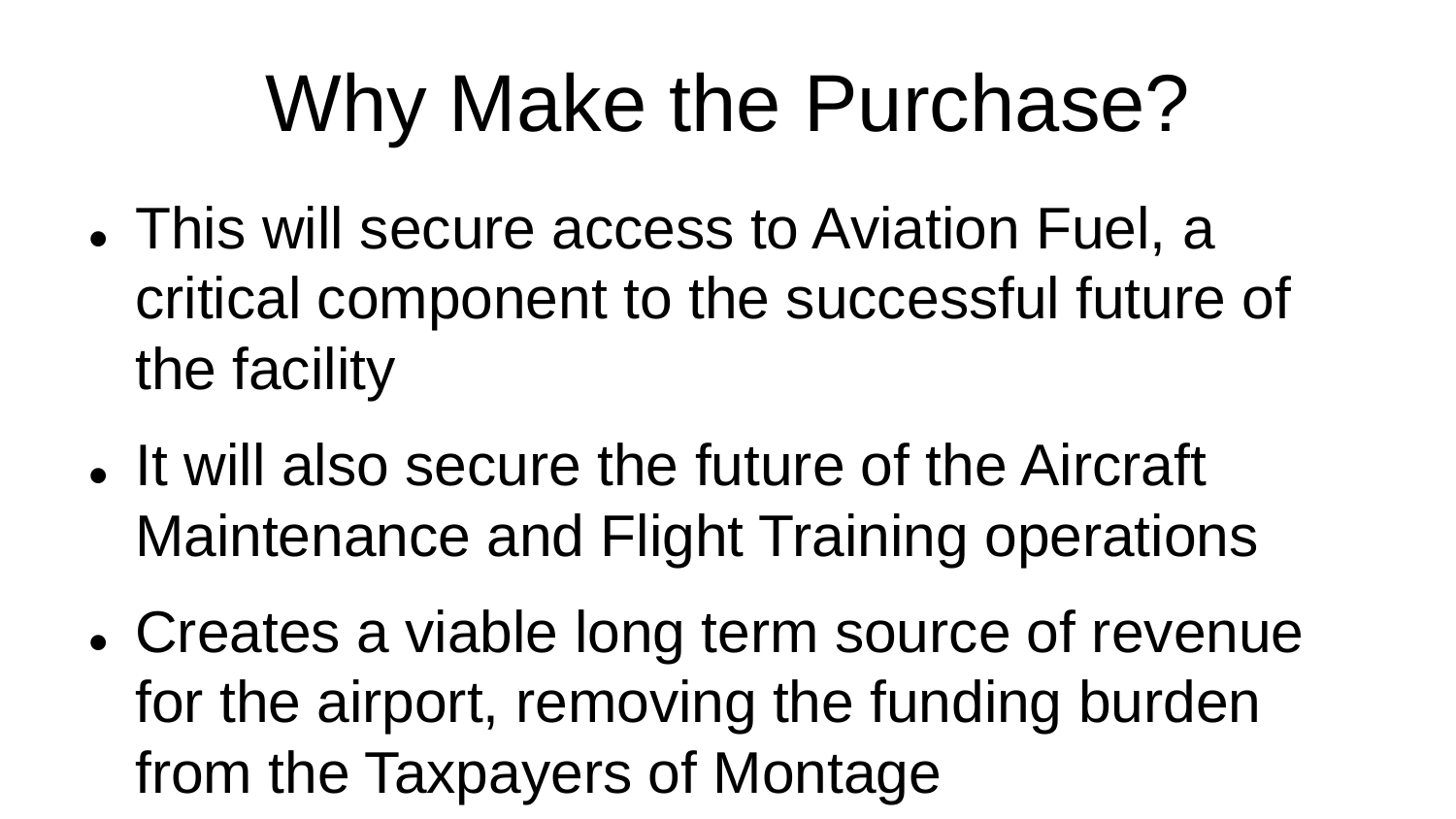## Funding Sources

|                                       | <b>State Share</b>            | <b>Federal Share</b>              | <b>Local Share</b> | <b>TOTAL</b> |
|---------------------------------------|-------------------------------|-----------------------------------|--------------------|--------------|
| <b>Property Purchase</b>              | \$72,500                      | \$1,305,000                       | \$72,500           | \$1,450,000  |
| <b>Fuel System</b><br><b>Upgrades</b> | Eligible for<br>grant funding | Not Eligible for<br>grant funding | \$68,000           | \$68,000     |
| Construct<br><b>Hangers</b>           | Eligible for<br>grant funding | Not Eligible for<br>grant funding | \$370,000          | \$370,000    |
| <b>TOTAL</b>                          | \$72,500                      | \$1,425,000                       | \$513,000          | \$1,880,000  |

FAA Funding- This is reimbursable at \$150,000 yearly until full amount is covered MassDOT Funding- Typically is a 5% match of FAA funding, although some additional funding may be available to offset cost of "Fuel System Upgrades" and "Construct Hangers"

Local Share- This would be covered from revenues generated from the property, and spaced out over the proposed 20 years of the borrowing, revenues would exceed the minimum required annual payments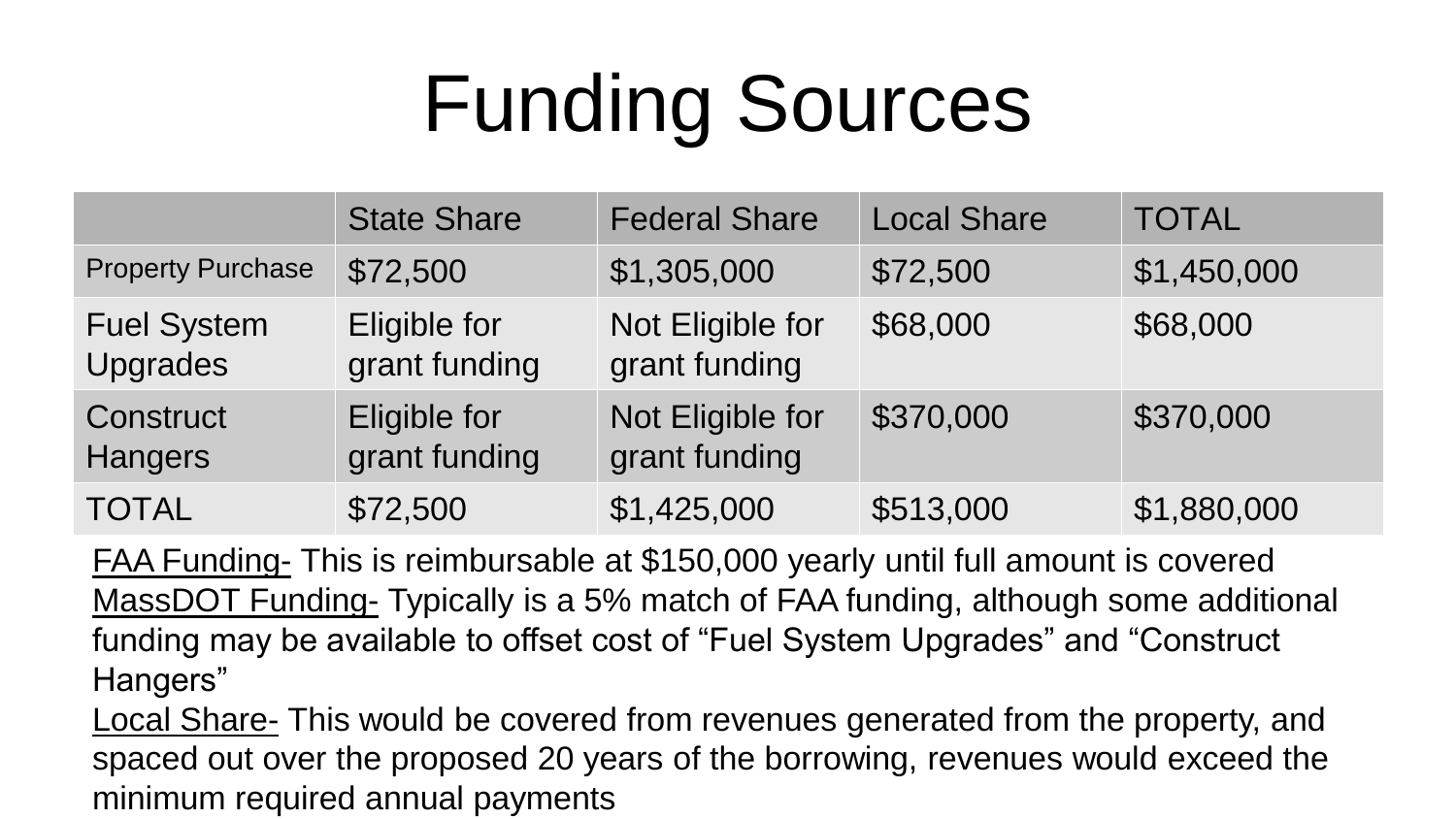#### Return on Investment

- Fuel Farm Upgrades- Initial investment for upgrades \$68,000 from borrowing
	- Expected payback 4 years from revenue generated on increase in fuel sales
- Construct 8 "T" Hangers- Initial investment for construction \$370,000
	- Expected payback 13 years from revenue generated on hanger rentals. \$2,400 / month, \$28,800 / year.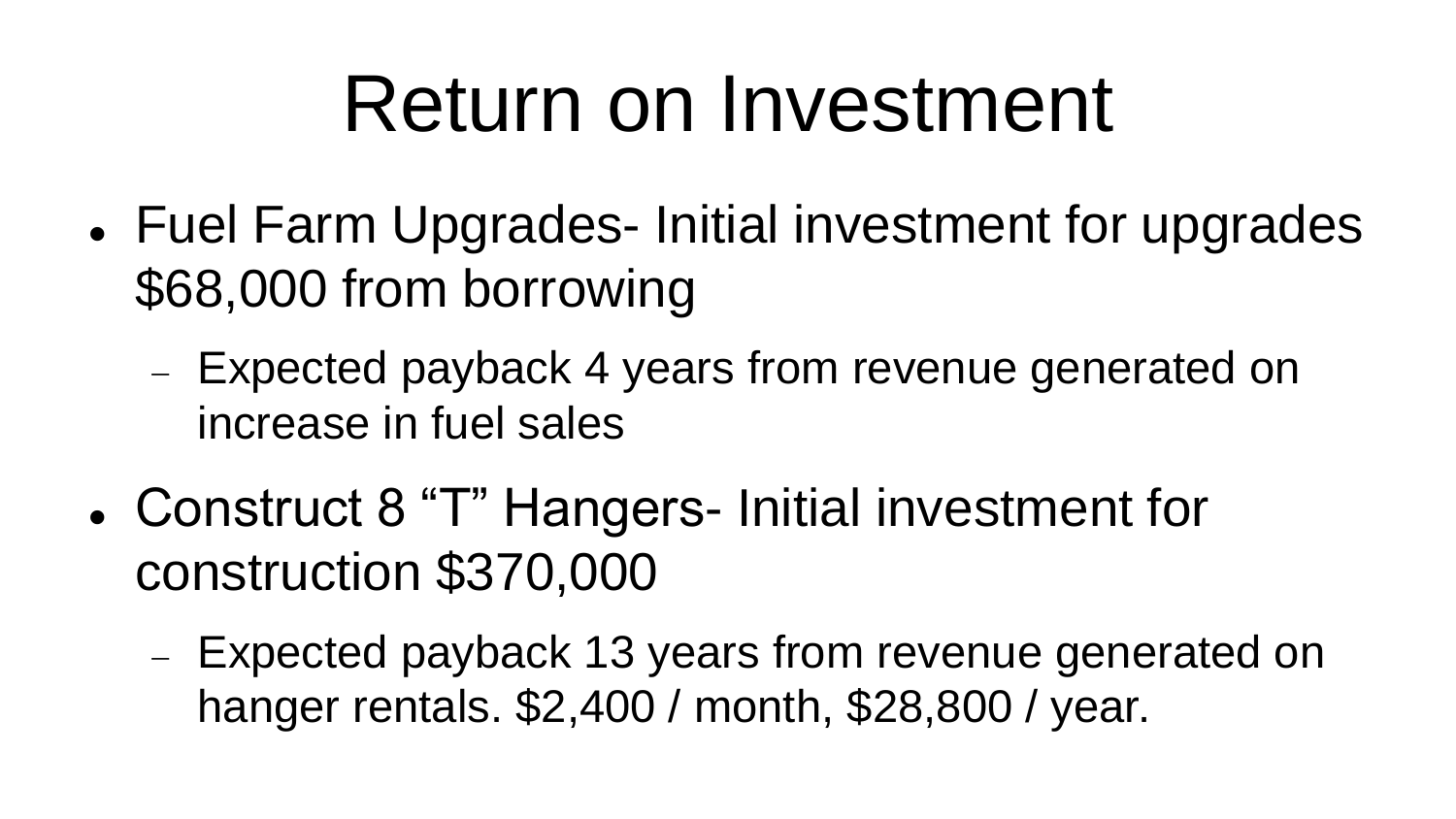# Long Term Borrowing

- Borrowing would total 1.85 million, with a repayment length of 20 years
- No additional tax burden to residents, complete funded with grants and generated revenue
- Annual payment would be covered with grant funds and revenue generated on site
- Both grant and revenue sums would exceed annual payment amounts, allowing for a "buffer" in the event that grants / revenues on a certain year are less then expected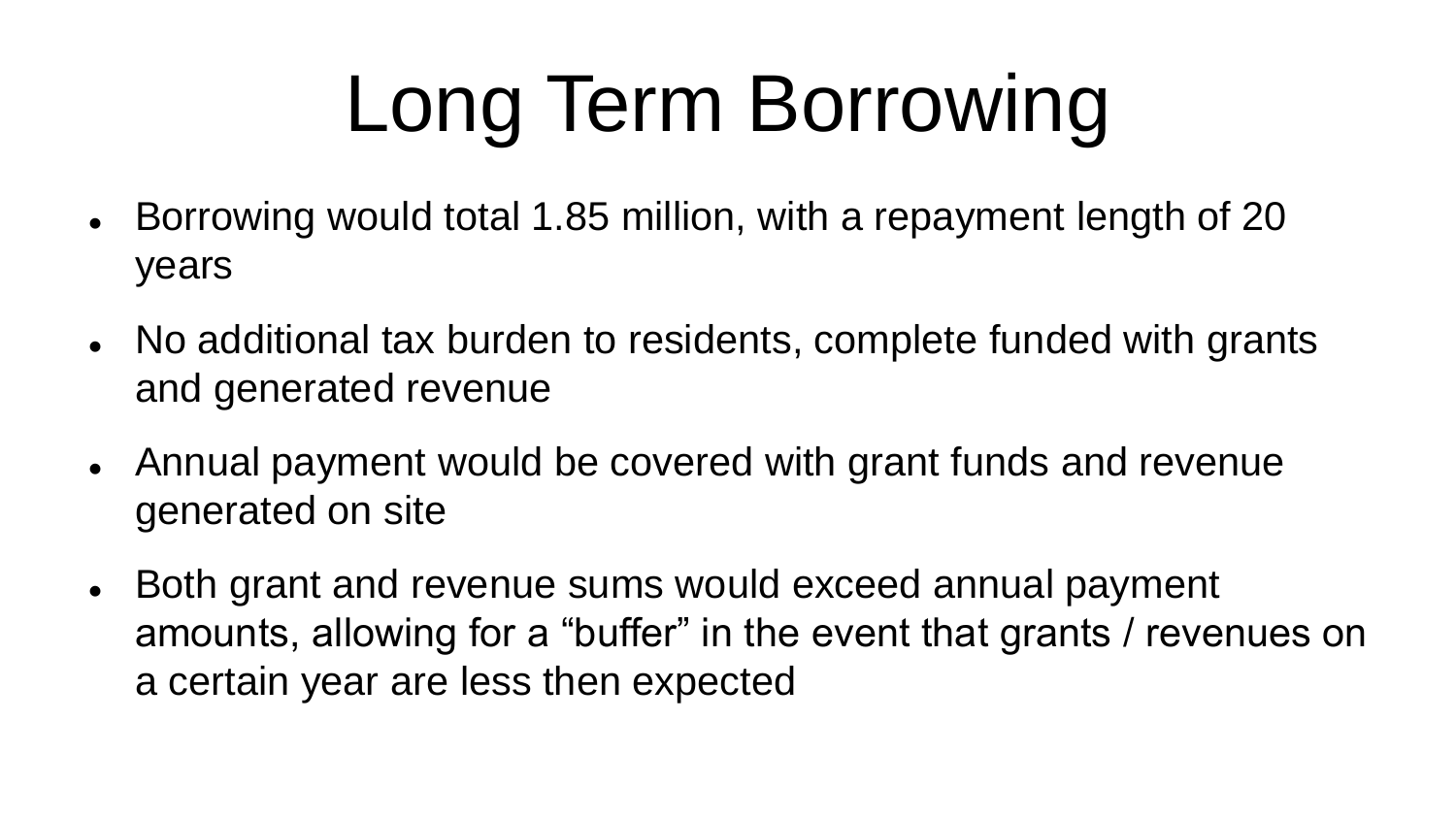## Project Timeline

- Complete Appraisals / Environmental Review of property- February 10
- Vote at Special Town Meeting- February 25
- Begin Borrowing Process- March 1-5
- Finalize Purchase & Sale Agreement- March 5
- Initiate Purchase Process- March 10
- Complete Purchase- March 12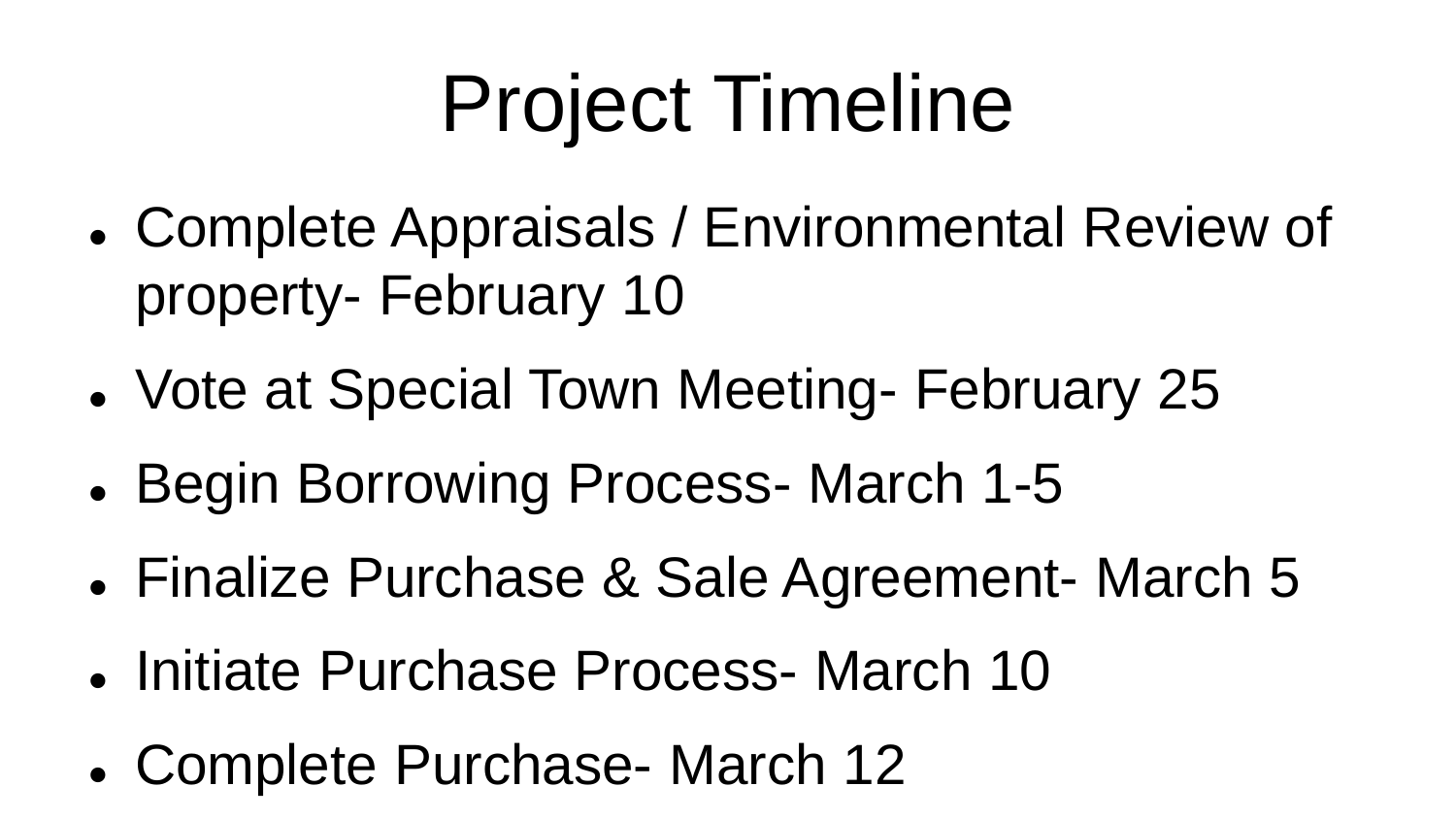#### Expected FY22 Budget

- Includes increases for the following
	- Full time Airport Manager with benefits
	- Part time employee without benefits
	- Additional hours for Technical School Co-op program
	- Direct operational costs of Pioneer Aviation
- Proposed FY22 budget total- \$200,875.00
- Total amount requested from taxation- \$0.00
- Expected revenue FY22 (Entire Airport)- \$239,089.50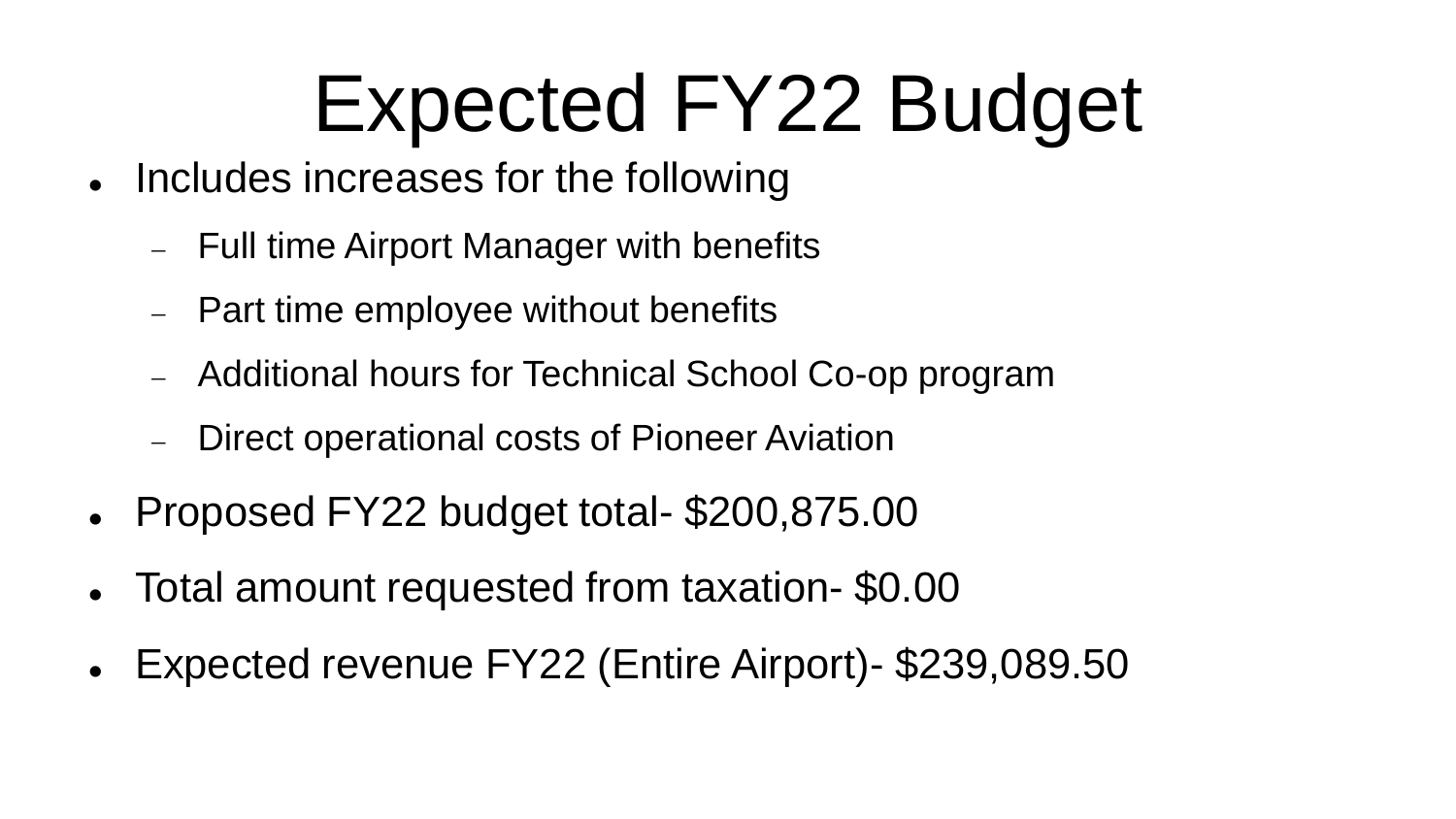#### Expected Revenue FY22

- Revenue generated from the following sources
	- Hanger & Land leases
	- Hanger rentals
	- Warehouse leases
	- Fuel Sales & Services
	- Outdoor Tie-Downs
	- Solar SMART Program
	- Rental house property



 All revenue estimates are 10% lower then projections to allow for minor market fluctuation and traffic changes related to COVID-19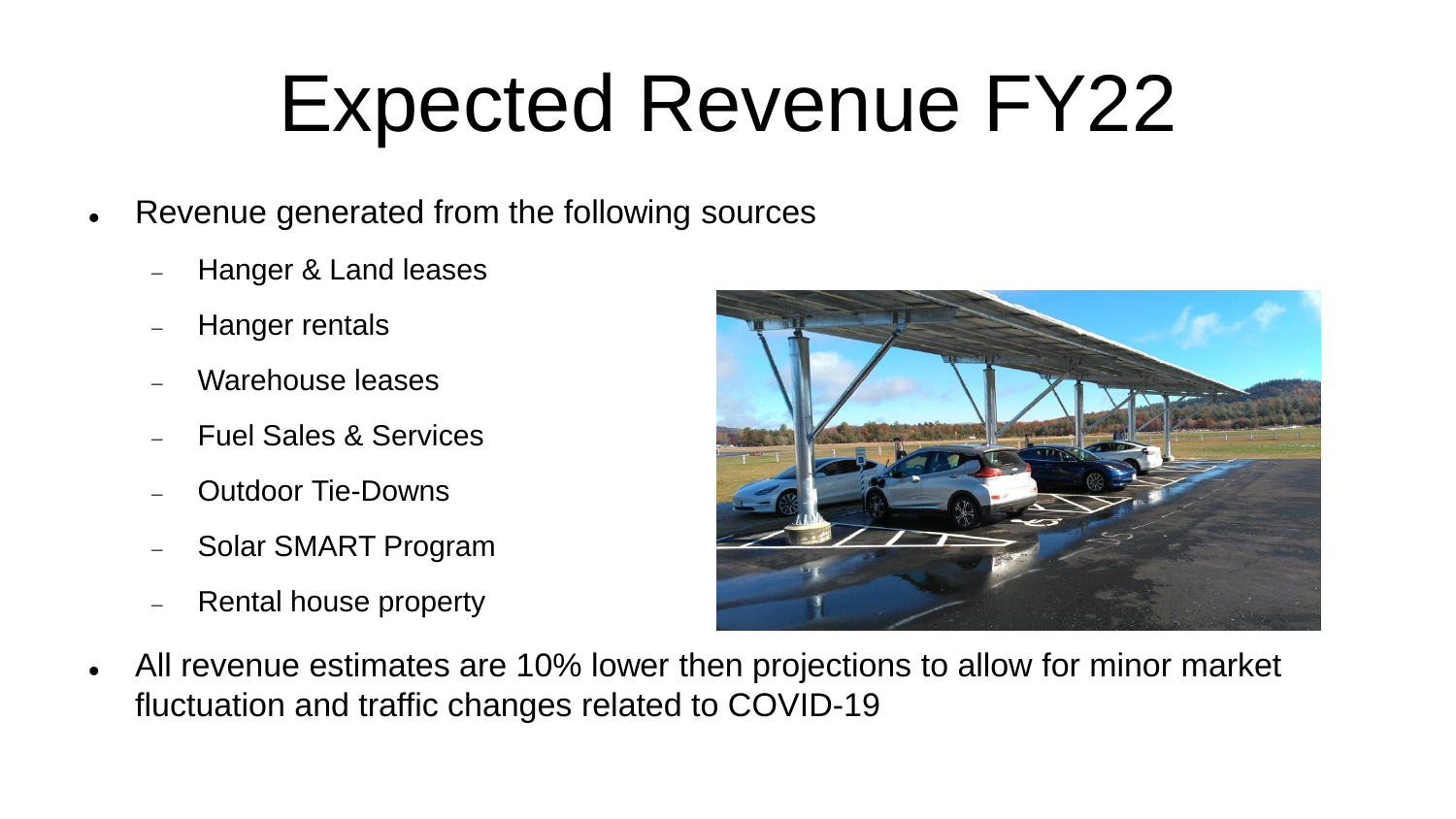## FY 21 Budget Increase

- An increase in the FY21 budget will be needed to cover the operational cost associated with Pioneer Aviation
- Increase is expected to be about \$10,000 for each month of ownership, totaling \$39,800
- Any additional funding requested will be covered by new revenue generation, to be repaid to the town in fall of 2021 (FY22)
- Insurance accounts for 32% of overall new costs due to the size and quantity of new buildings to be acquired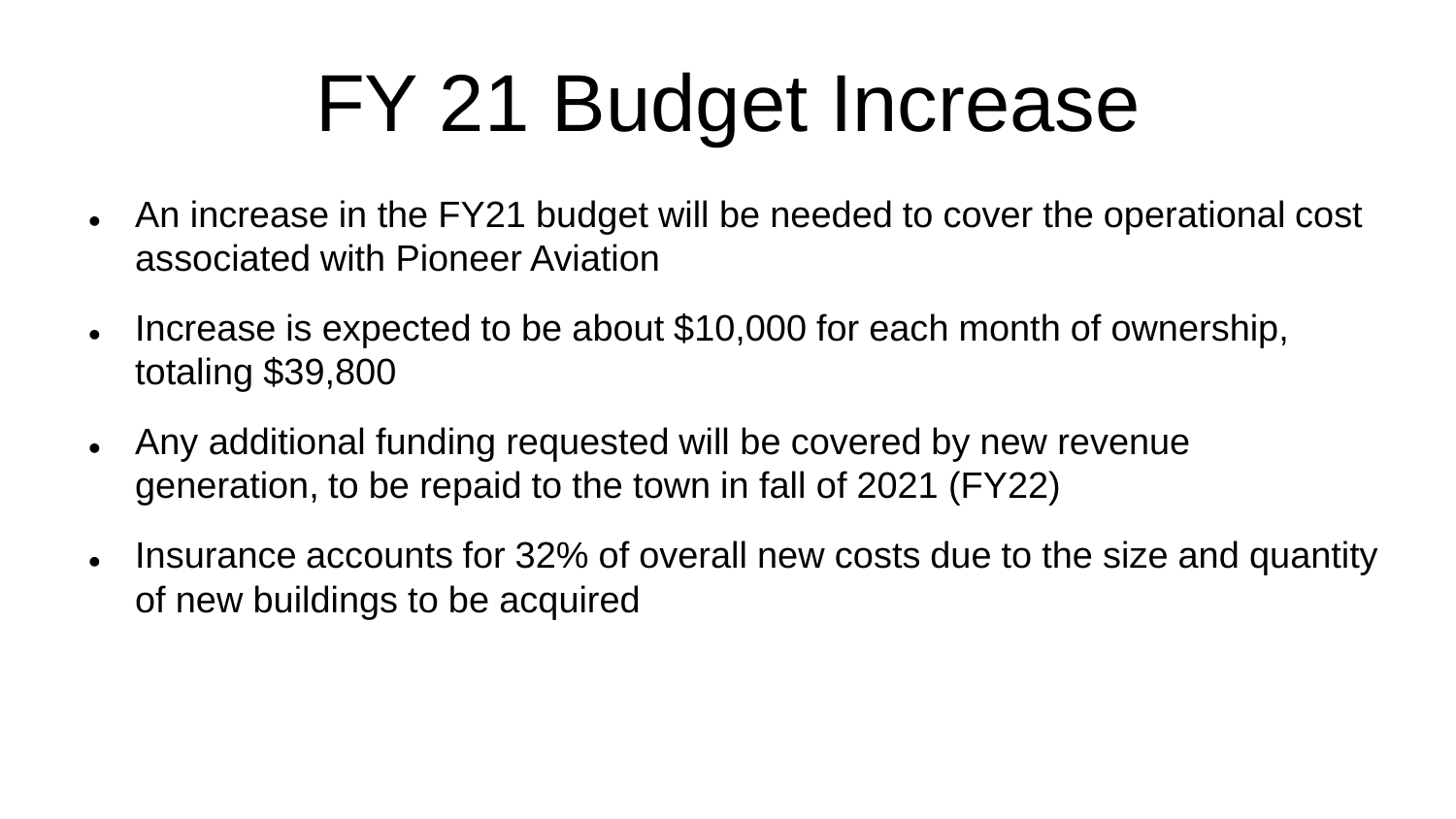#### **Property Tax** Figures based on FY21 Rates

24 Industrial Blvd- Assessed Value \$76,100

\$2,053.94 Total Tax Contribution (Removed)

36 Industrial Blvd- Assessed Value \$278,200

\$7,508.62 Total Tax Contribution (Removed)

38 Industrial Blvd- Assessed Value \$316,200

\$8,534.24 Total Tax Contribution (Will Remain)

40 / 44 Industrial Blvd- Assessed Value \$247,800

\$6,688.12 Total Tax Contribution (Partial Remain)

- Total Tax Contribution FY21- \$24,784.92
- Total Expected (at same rate) Tax Contribution FY22- \$11,878.30
- **Reduction in revenue FY22- \$12,906.62**
- We expect new development and expansion in FY23 FY24 will offset any initial reduction in tax revenues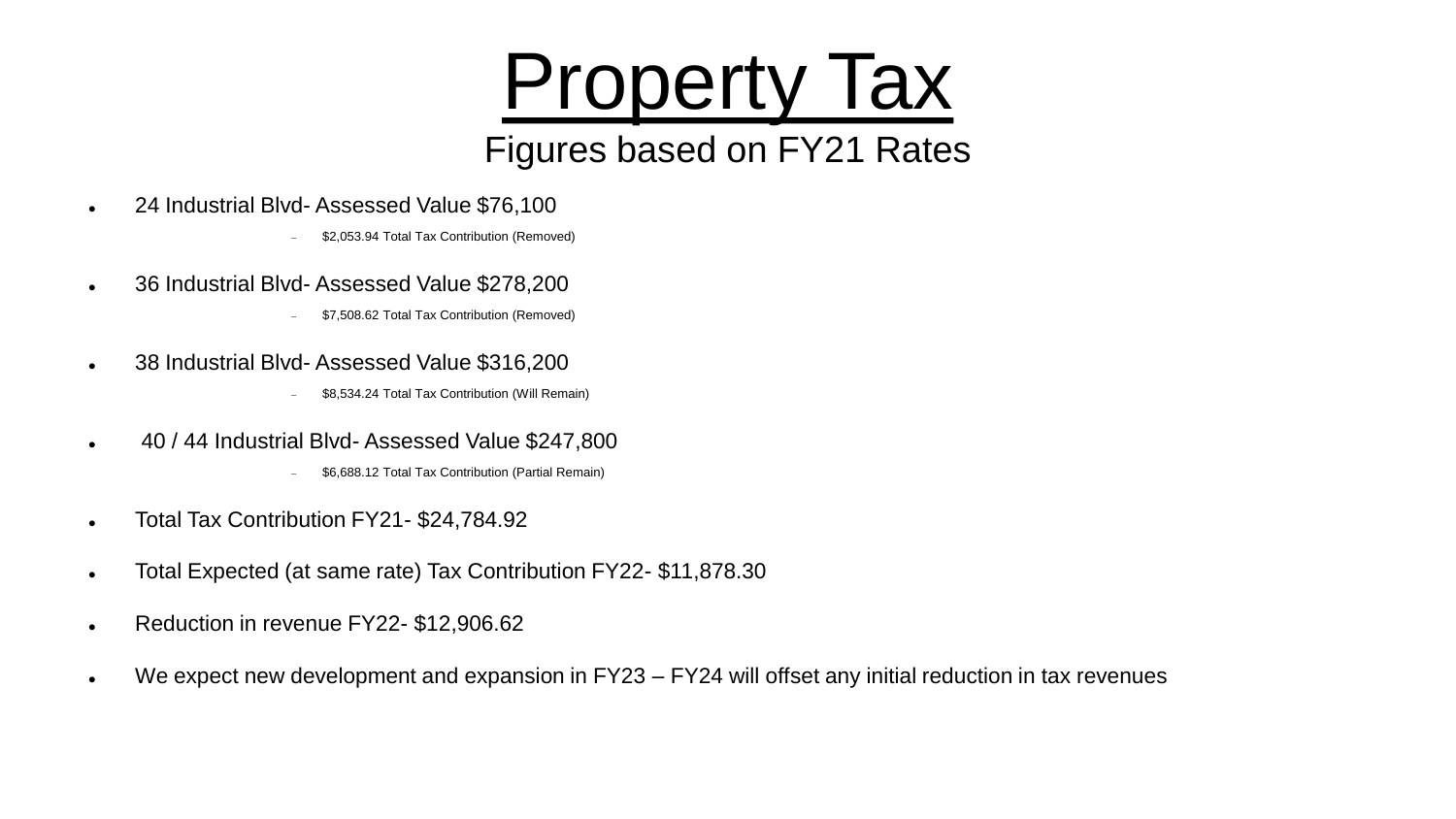## Short Term Facility Maintenance

- This would be maintenance in the first 6 months of ownership and would include-
	- Repairs to lighting systems, interior and exterior
	- Minor asphalt repairs and rehab
	- ADA compliance for public areas
	- Spill prevention system instillation
	- Security system upgrades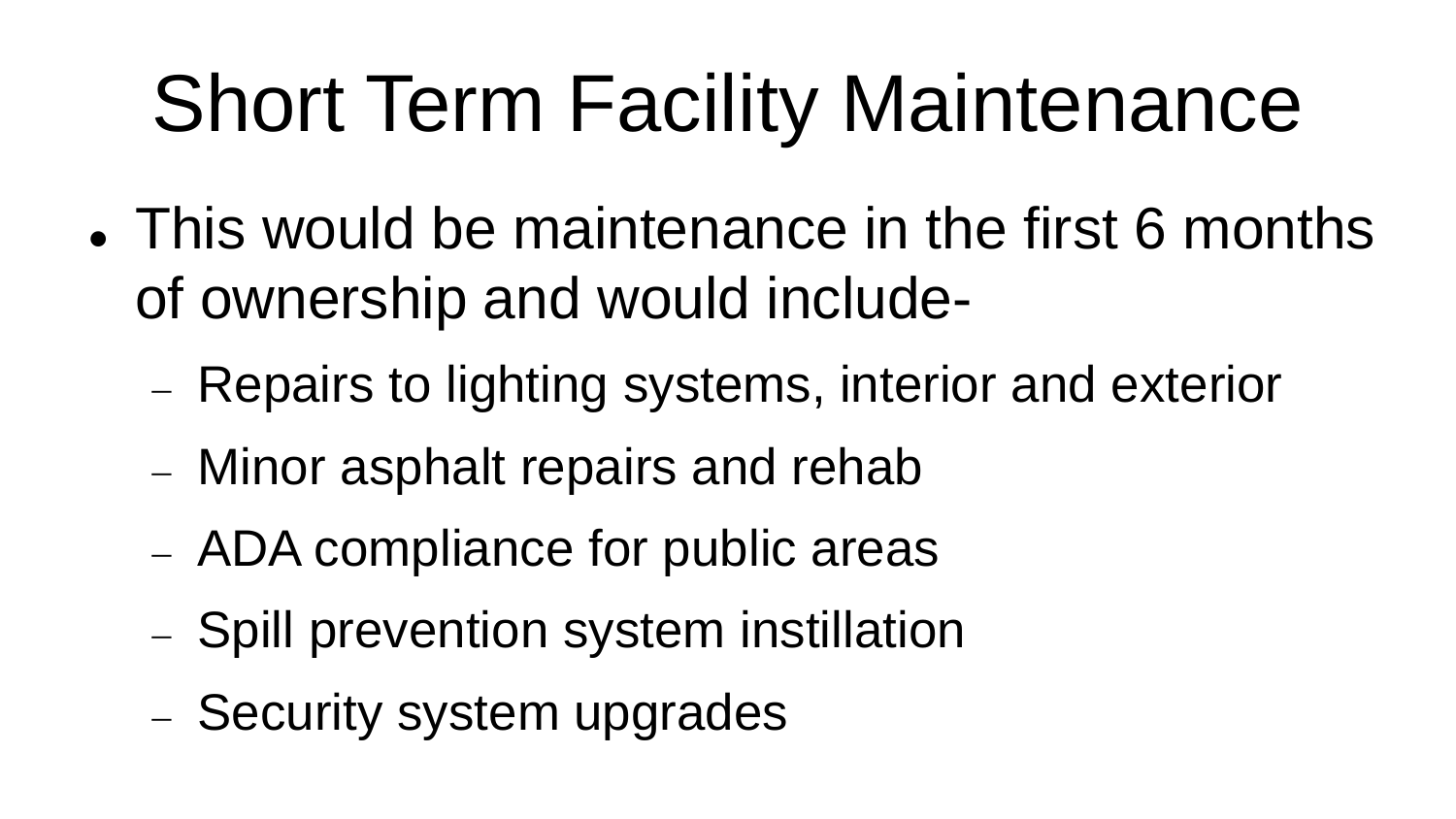## Long Term Facility Maintenance

- Replacement of primary pavement (potential grant funding)
- Upgrade visitor and office spaces
- Climate control system upgrade to energy efficient
- Installation of solar array to offset electricity costs
- Continued maintenance to roofs, systems, doors to prevent major repair costs in the future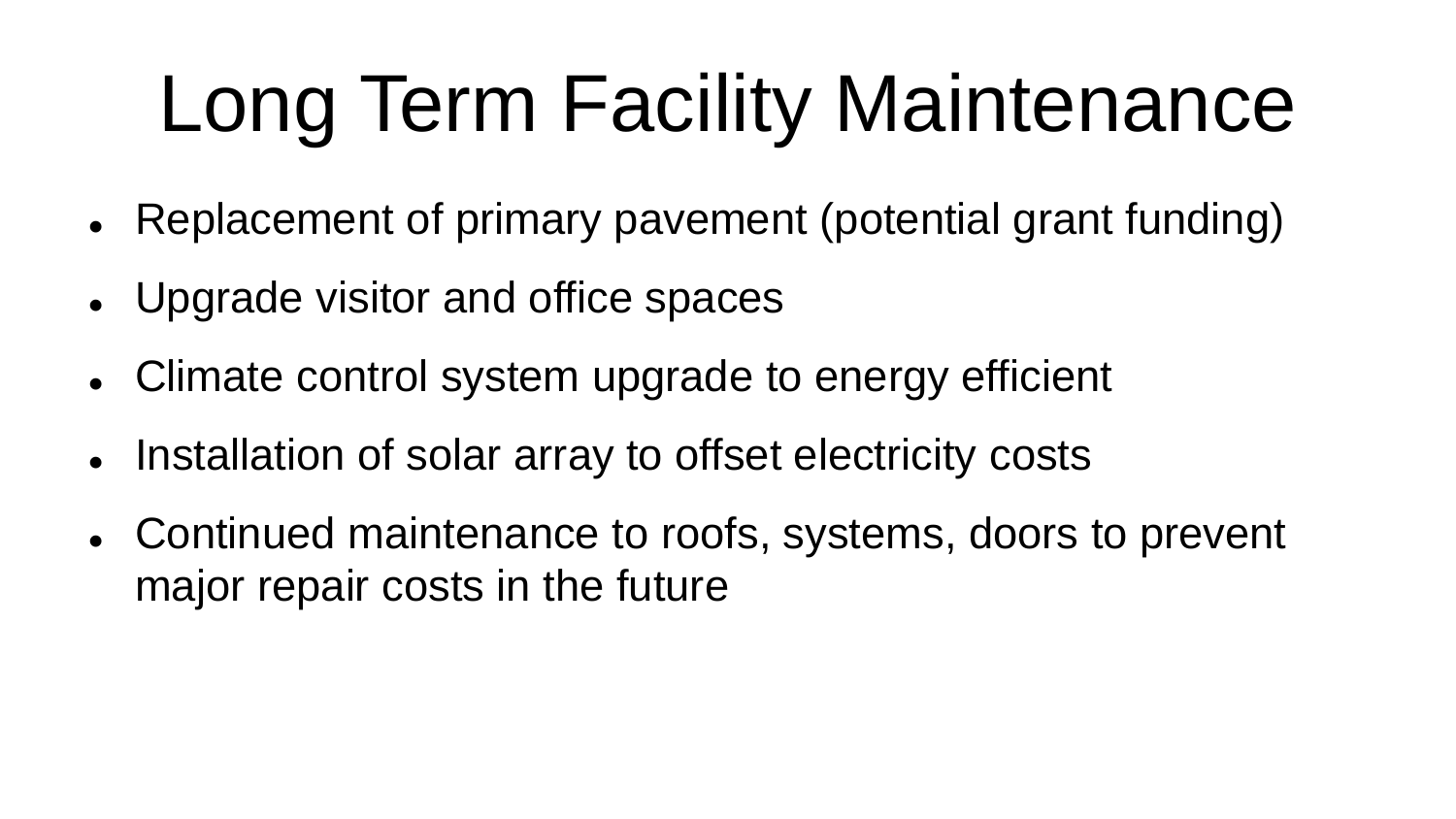## Property Value VS Sale Price

- Total assessed property value is- \$918,300
- While this value is below the expected "sale value", it is important to understand that-
	- This is a "turn key" business that will generate revenue on day one
	- When accepting FAA funding, there is a requirement to pay the most current appraised value of the property
	- The appraisal and appraisal review is underway and nearing completion, these finding will direct the sale price of the property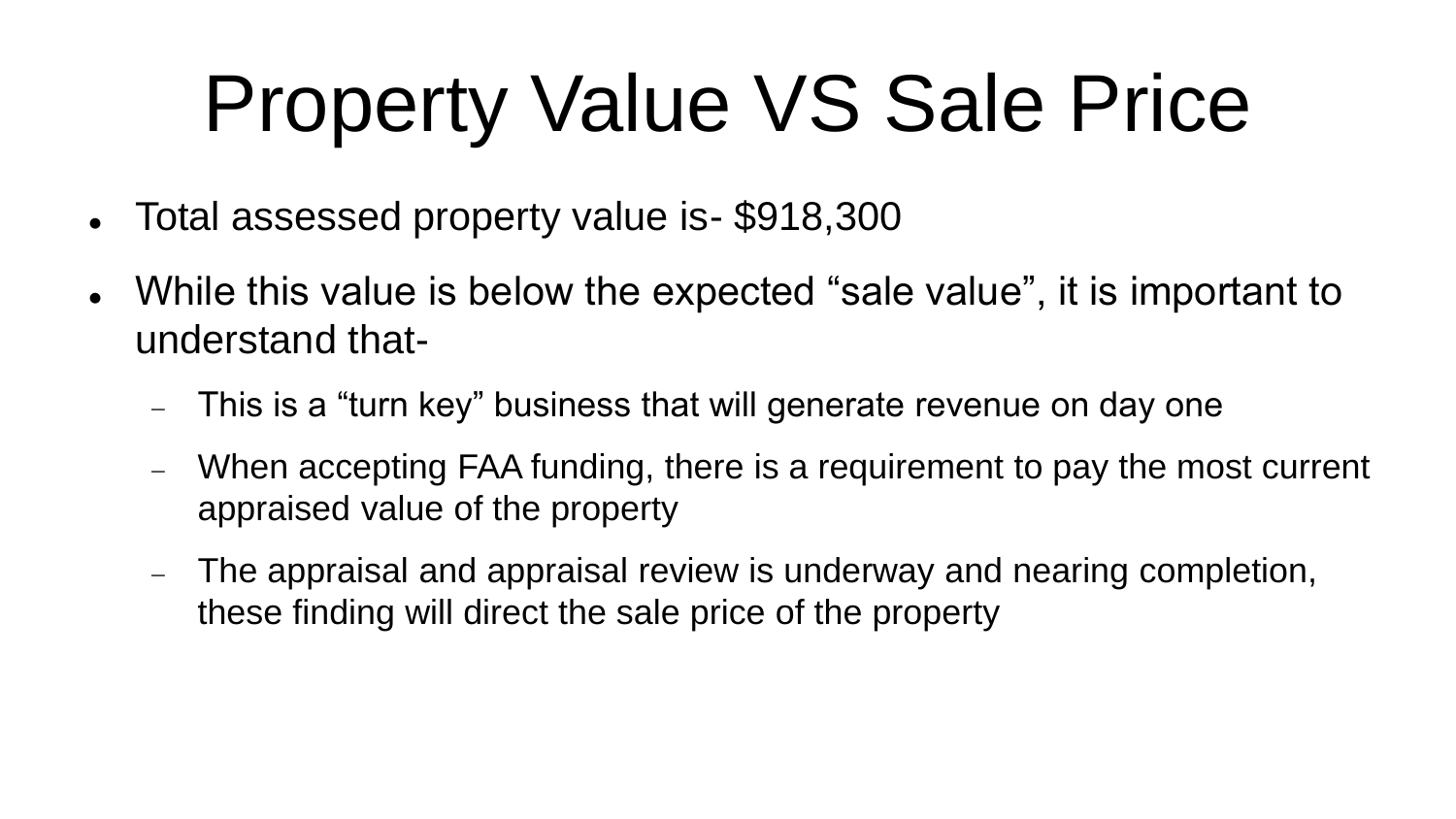### Financial Return to Montague

- While it will take several years to establish good information on the revenues vs costs of the property, we will be able to do the following-
	- Cover all direct expenses to the town
	- Cover all indirect expenses including
		- Healthcare, retirement, workers compensation
		- Accounting, collection, and other provided service
		- Insurance, both property and vehicle / equipment
- Once a financially stable position is reached, the Airport Commission can investigate establishing a reimbursement program to repay previous requests of supplemental funding made by the airport to Montague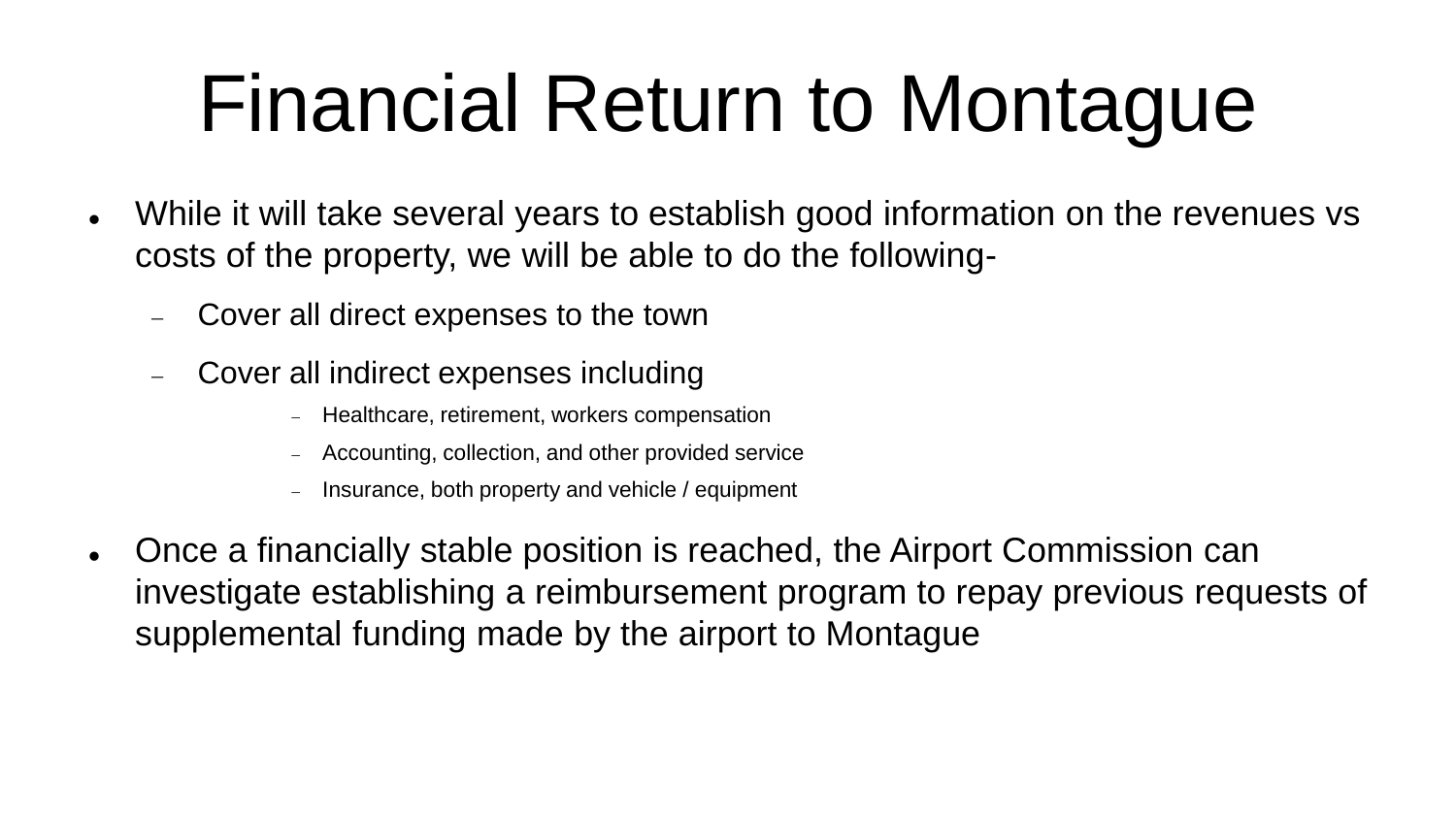#### Private VS Town Ownership

- Currently the private ownership has no requirement to provide these service to airport users, and could stop operations without warning
- . Private ownership would be likely to seek highest use value for the property, which would not be aviation related in the current condition
- Under town ownership, services are secured for the foreseeable future
- While revenue is important to the Airport Commission, they are also in the aviation business and would not seek to change the property use to non aviation at this time
- The cost of replicating these services on town owned property is extremely prohibitive, and with NHESP and Section 106 restriction would be almost impossible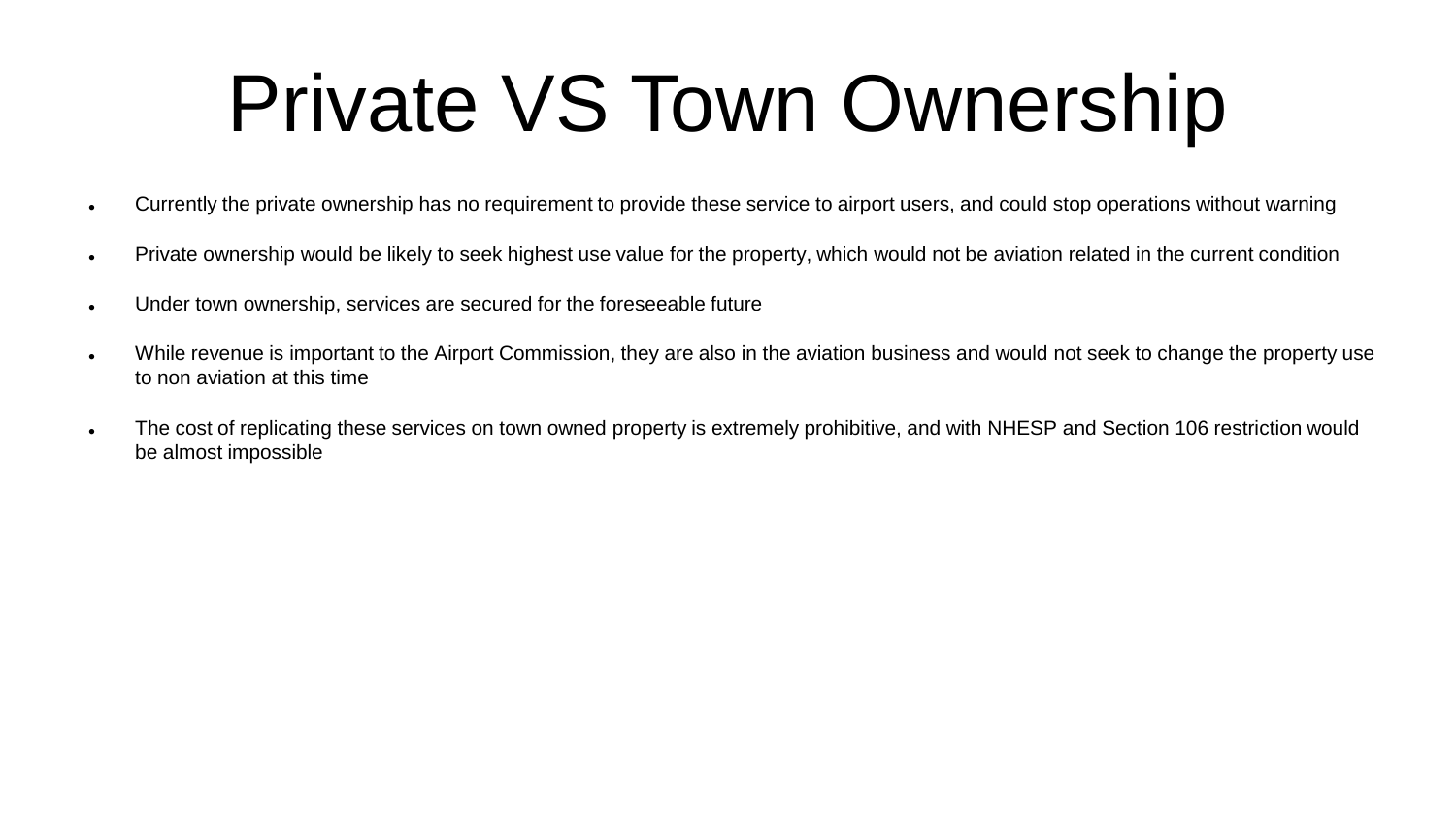#### Responsibilities of the Airport

- Maintaining the facilities to industry standards
- Resale of Aviation Fuel Product
- Flight Training will remain private- Leasing space from the town for operations
- Aircraft Maintenance will also remain private- Leasing space from the town for operations
- Marketing the "vacant" lot to attract new users to the area that also produce the highest financial return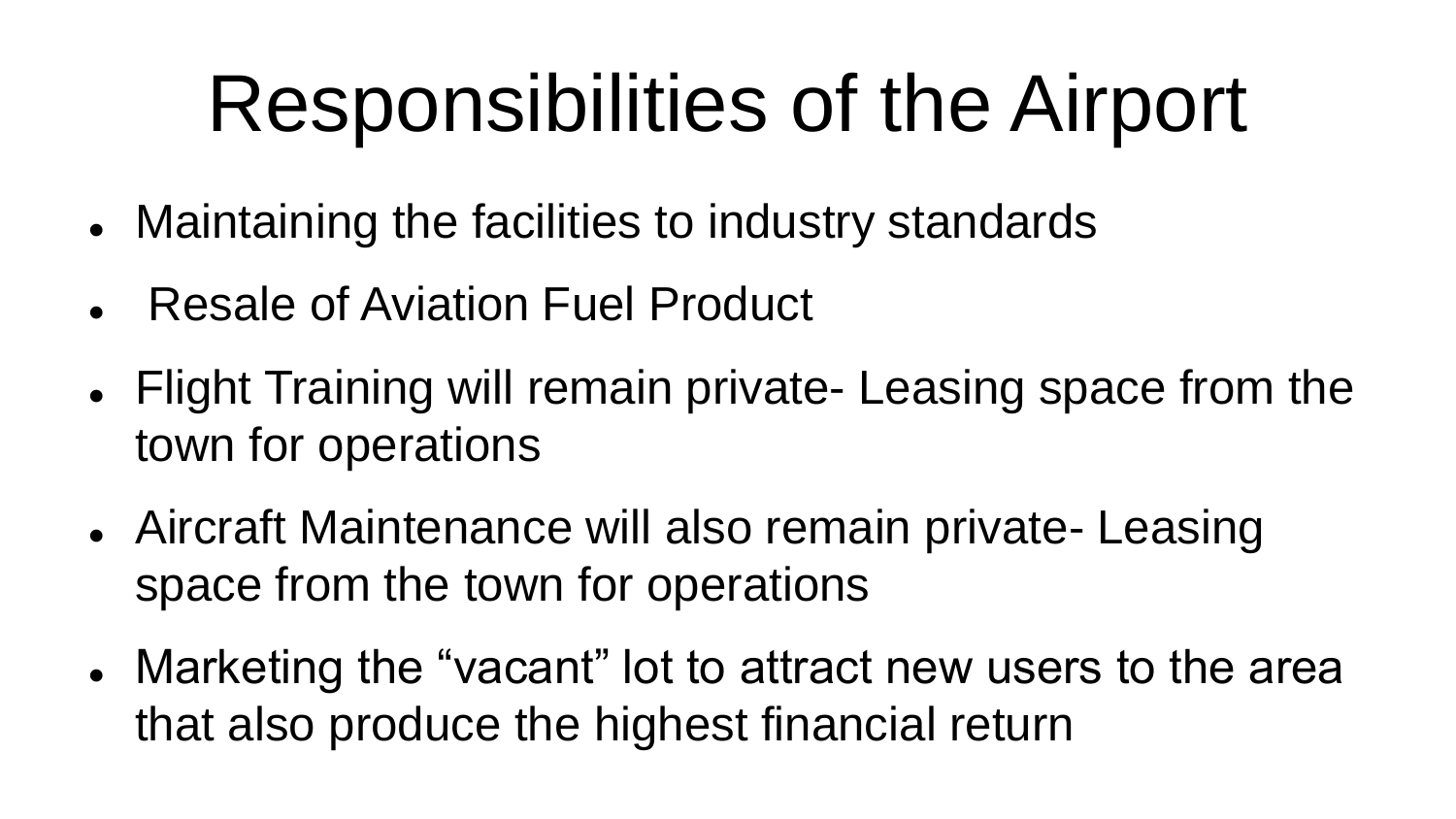## Existing Business / Leases

- 5 commercial leases
- 12 Inside aircraft storage agreements
- 4 Outside aircraft storage agreements
- 4 Office Space usage agreements



 All of which have no intentions of leaving / relocating after the purchase.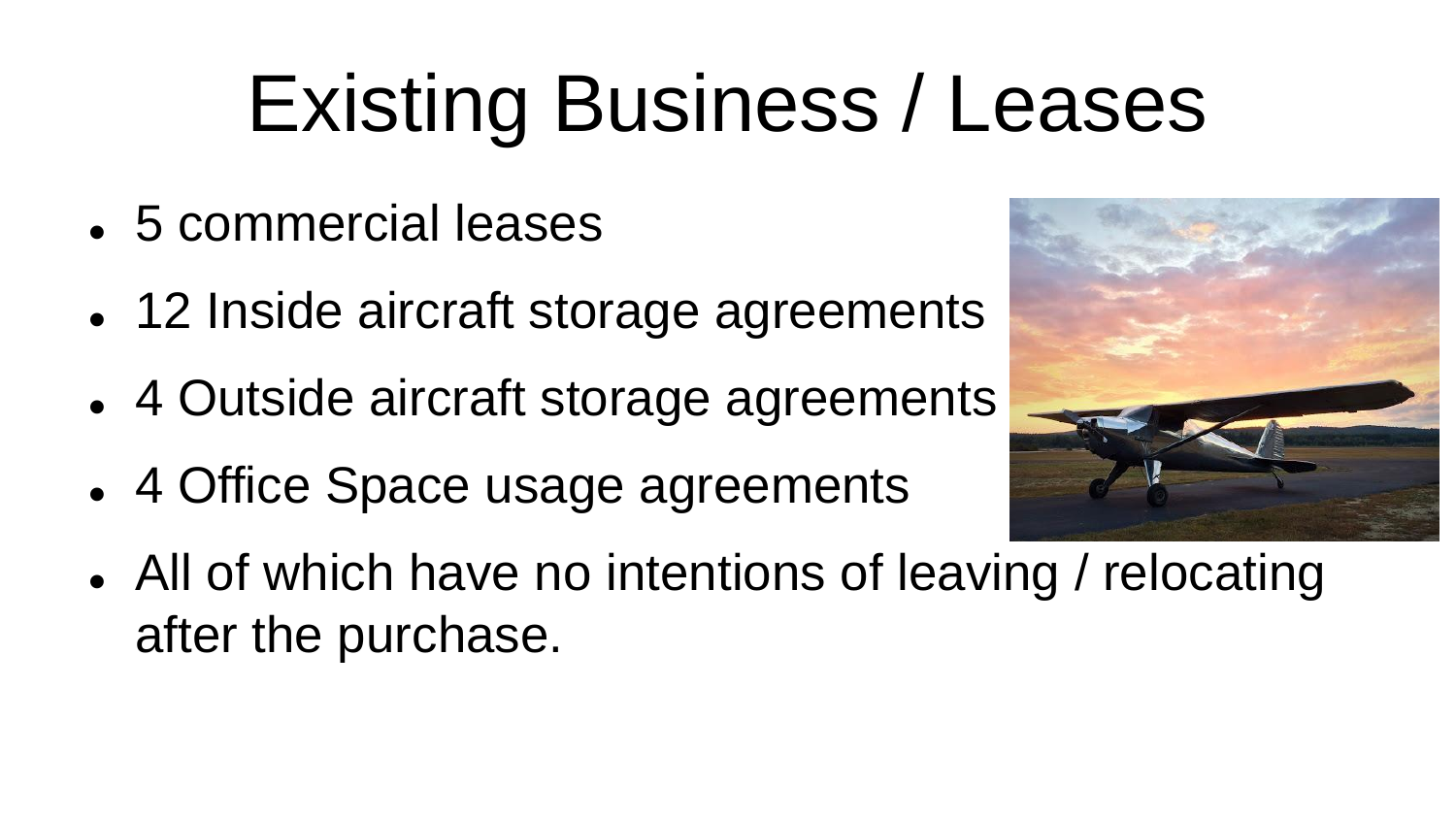#### Increase in Operations

- While we do expect this project to increase daily operations slightly, we do no foresee "louder" aircraft creating problems to our neighbors
- Unfortunately we are in a valley that tends to carry sound a long distance, resulting in amplified sounds
- The airport does not expect additional overnight operations that would coincide with rest hours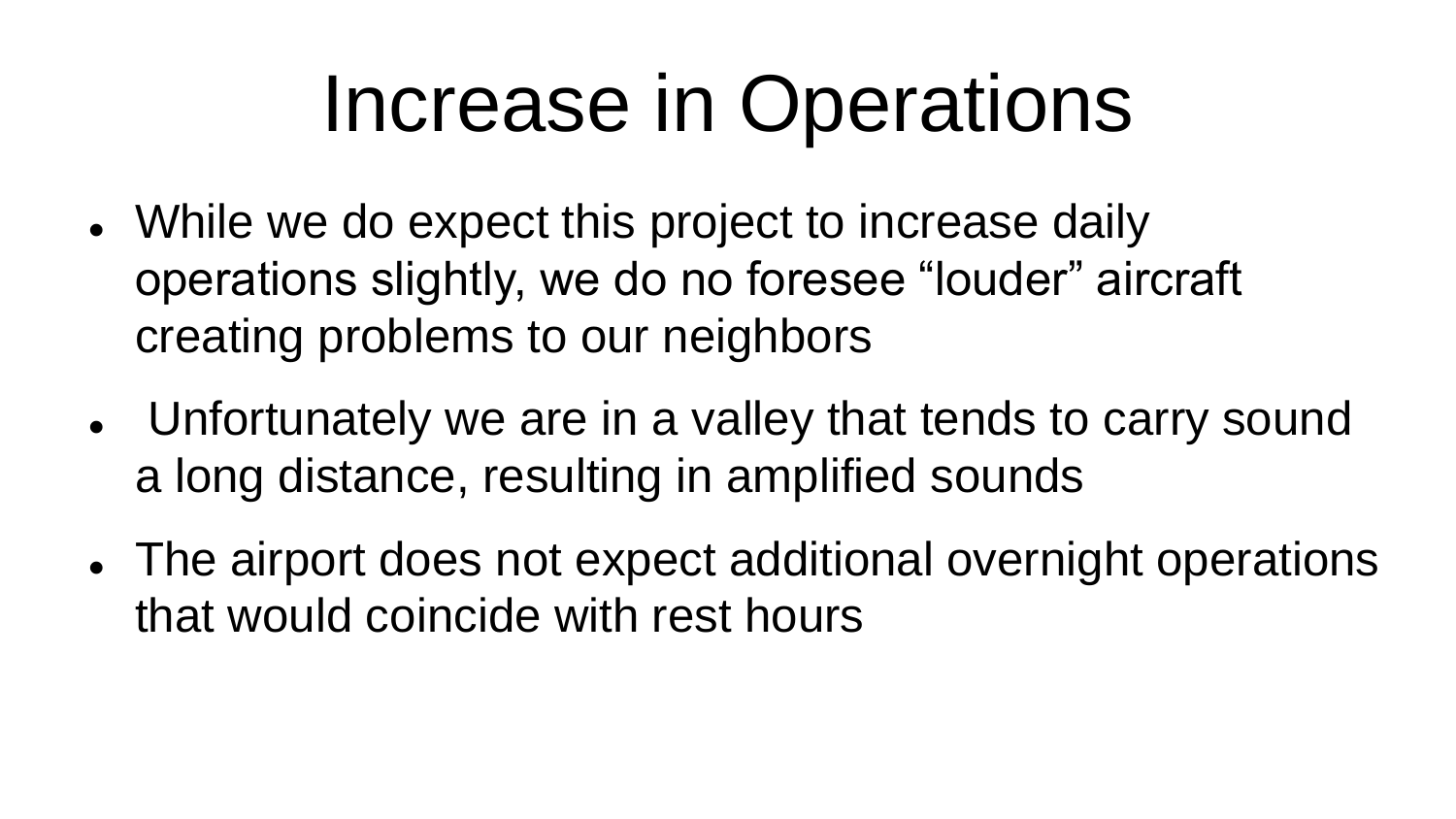#### Proposed Articles for STM

- Article 1- Vote to allow the Town of Montage and the Turners Falls Airport Commission to borrow in anticipation of state and federal grants, borrowing totaling 1.85 million dollars.
- Article 2- Vote to Increase the Airport FY21 Budget by \$39,800 to cover the operational expenses associated with Pioneer Aviation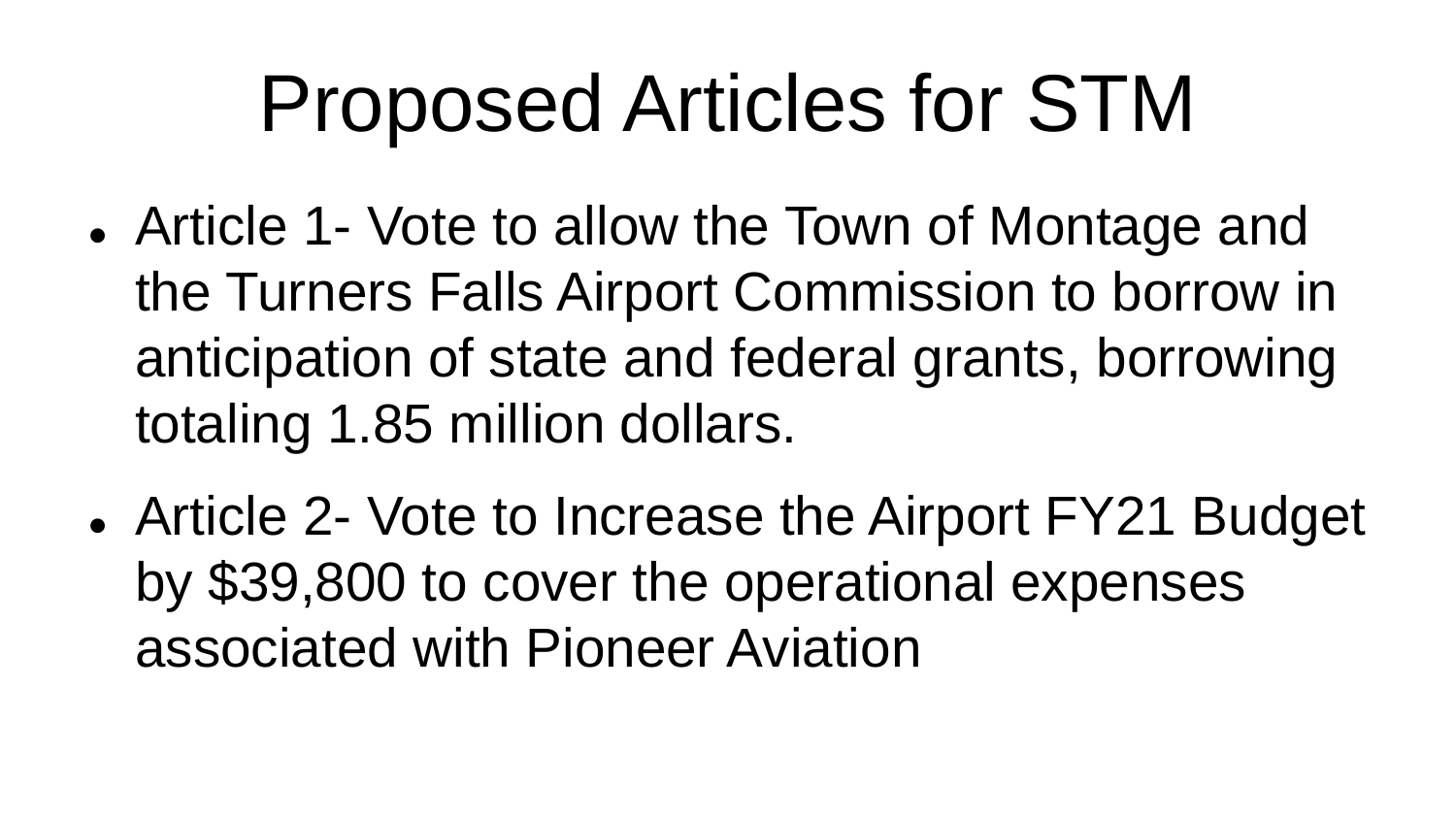#### We want your feedback!

- Please take a moment and fill out this online survey regarding this presentations and your thoughts on the proposed project
- Access to the survey can be found on the link below and on the Town of Montague website, under the "Turners Falls Airport" page
	- Click on "Departments" header, look for "Turners Falls Airport"
	- Once on the Airport Page you will see a yellow block with red writing
	- Click on it and you will be directed to the survey page
- Your feedback will help us determine if more information sessions are needed and your overall satisfaction with the presentation and the airport in general
- <https://www.surveymonkey.com/r/CTP66WJ>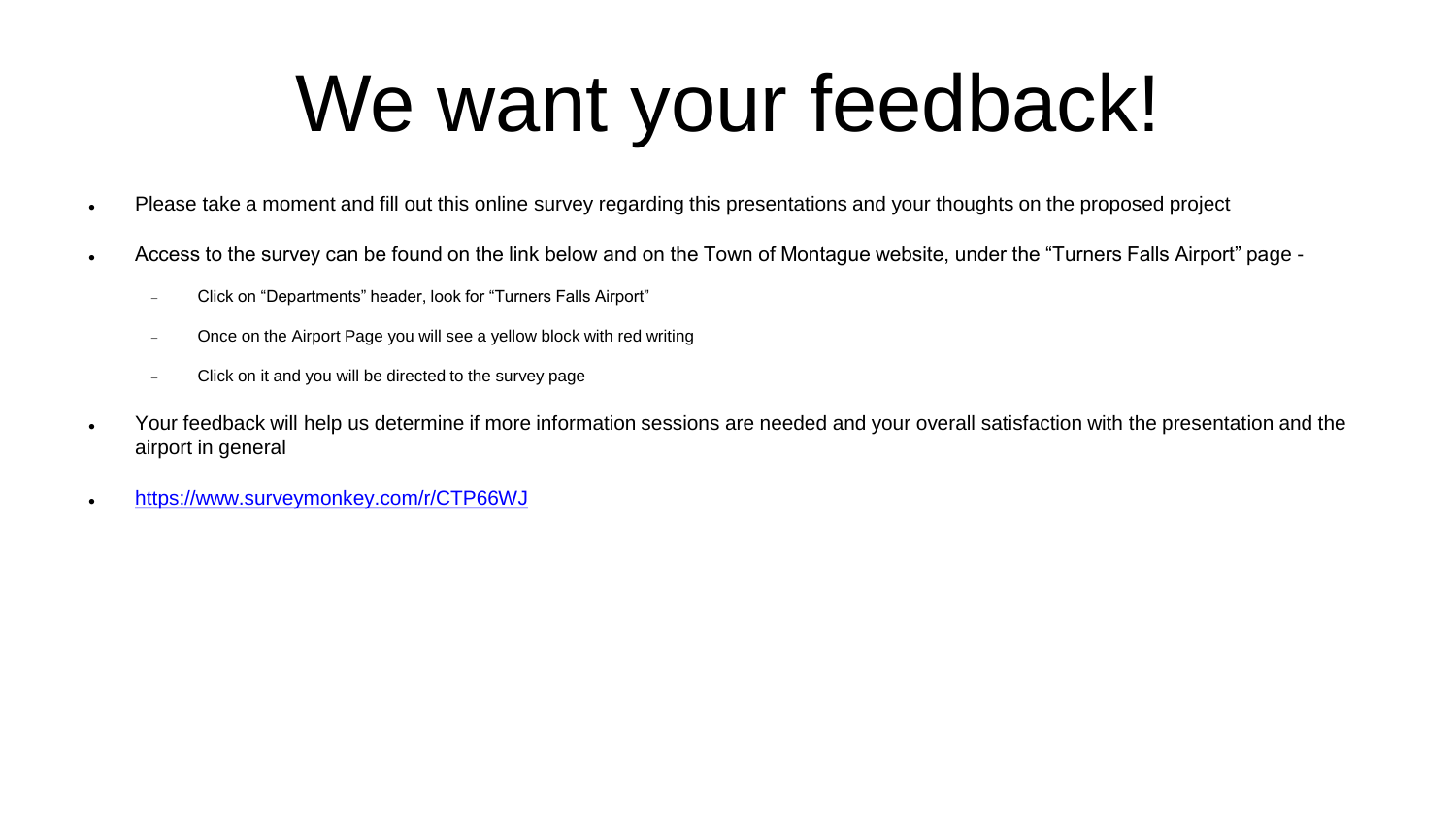## Walking Site Visits

Survey results indicate high interest in walking site tours

**COVID Safe Tours will be offered by appointment** Please call or email today to setup your visit [AIRPORT@MONTAGUE-MA.GOV](mailto:AIRPORT@MONTAGUE-MA.GOV) 413-863-0044 Tours will be with family / household members only Masks must be worn at all times Groups will be limited to 5 or less persons Tours expected to take 30-45 minutes Tours are partially outside, so dress for the cold!